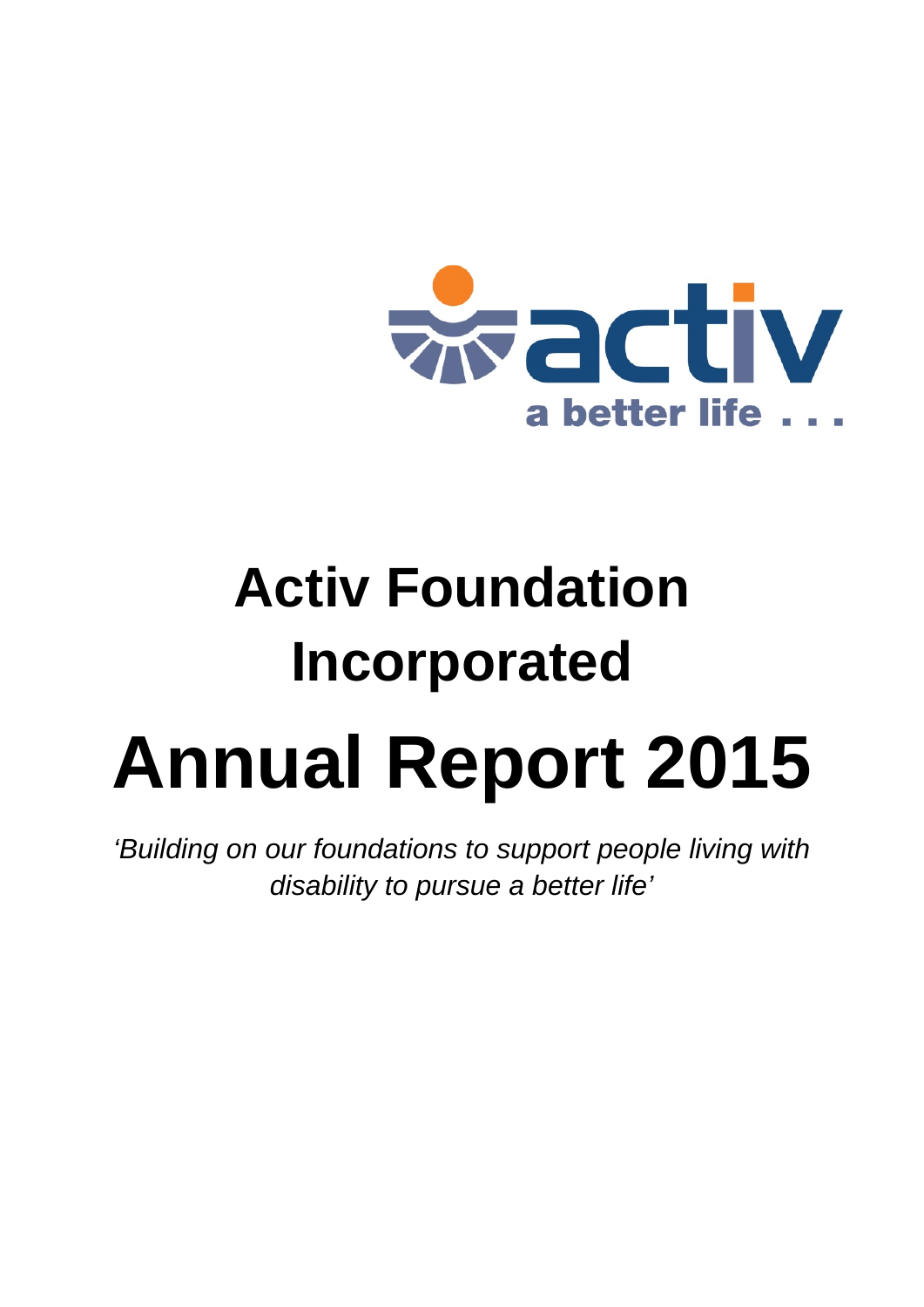

# **Annual Report Content 2015**

| 24 |
|----|
|    |
|    |
|    |
|    |
|    |
|    |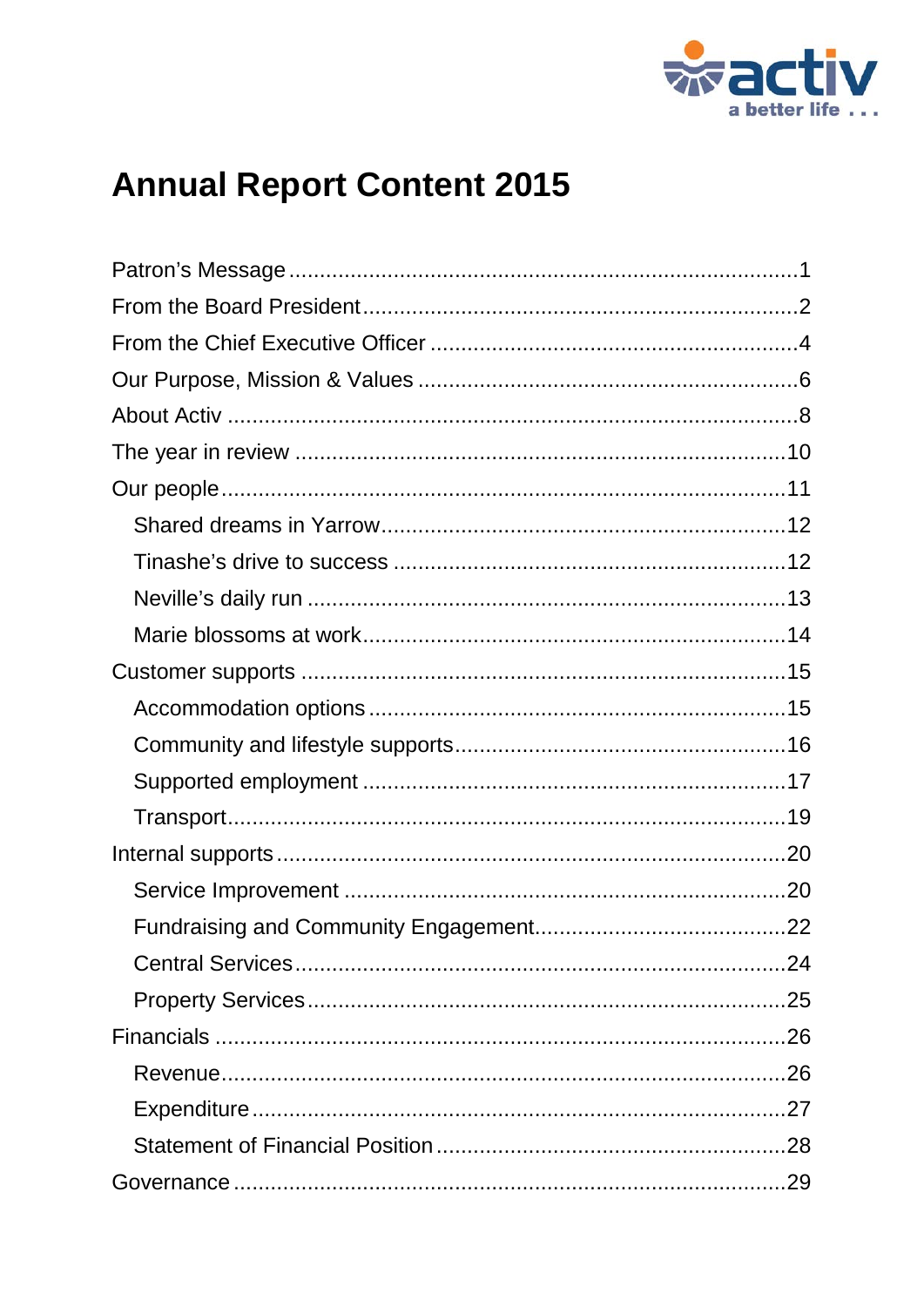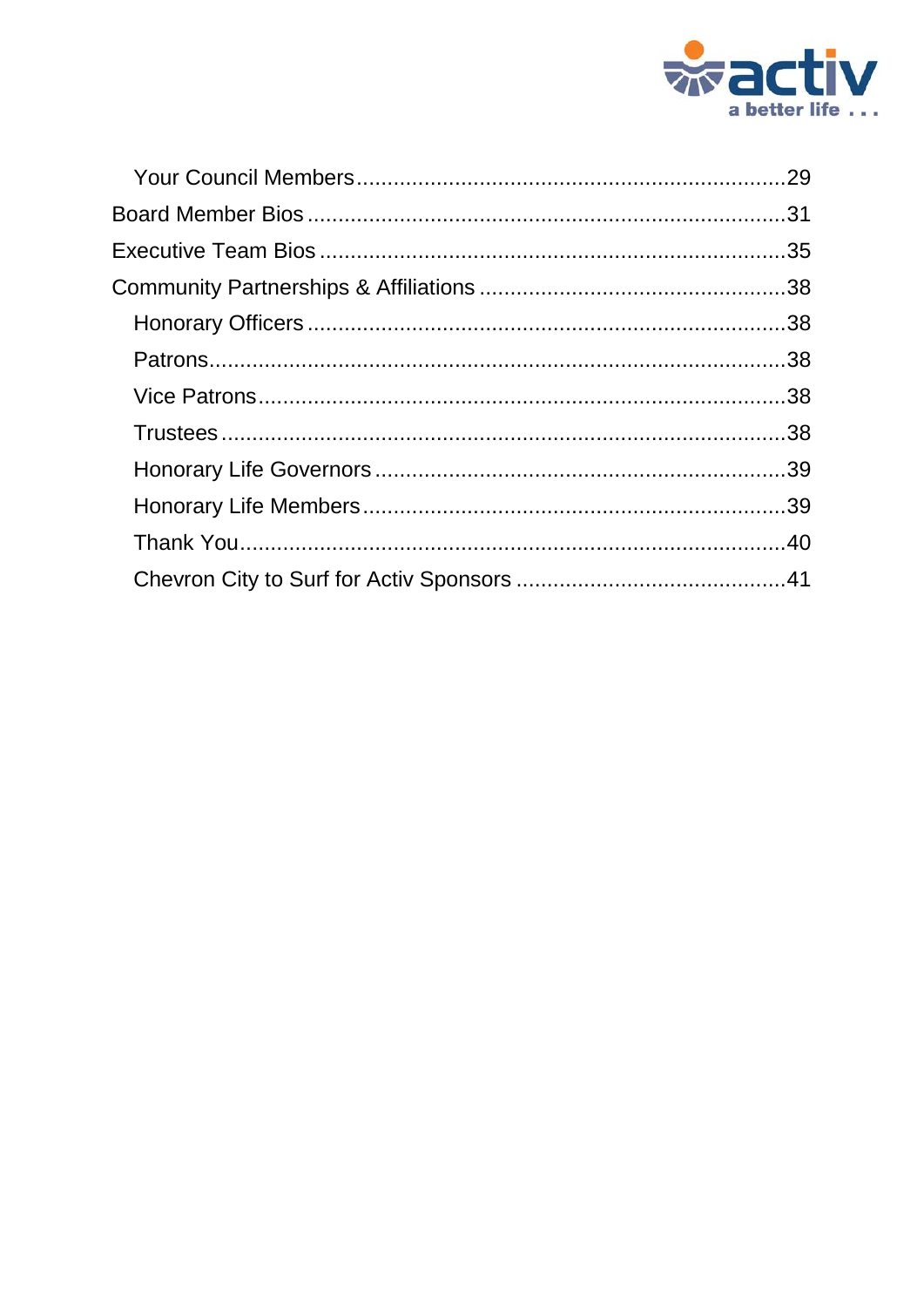



### <span id="page-3-0"></span>**Patron's Message**

This past year I have been delighted and honoured to take on the role of official patron for Activ Foundation, and have been pleased to provide my support to, and increase awareness of, people living with disability across our State.

I met with many students, earlier in the year, to celebrate their graduation from a range of Activ Pathways training courses. Joined by Andrew Edwards, I was honoured to share in the presentation of certificates to students graduating in Perth for the calendar year March 2014 to March 2015. Unfortunately, I was unable to attend the regional ceremony in Bunbury, but I extend my wholehearted congratulations to the additional students who graduated at that event.

In May, I took great pleasure in attending and officially opening the Activ Artspace exhibition. Now celebrating its second year, the Artspace Exhibition is a free exhibition of remarkable artwork created by people living with disability, and is available for purchase by the general public. More than half of the pieces on display were sold on the opening evening, owing to the high calibre of artwork presented.

I would like to warmly congratulate Activ on its dedication and ongoing commitment to supporting people living with disability, and for allowing me the privilege of sharing in the achievements of those it serves.

awy & Sancteron

**Her Excellency the Honourable Kerry Sanderson AO Governor of Western Australia**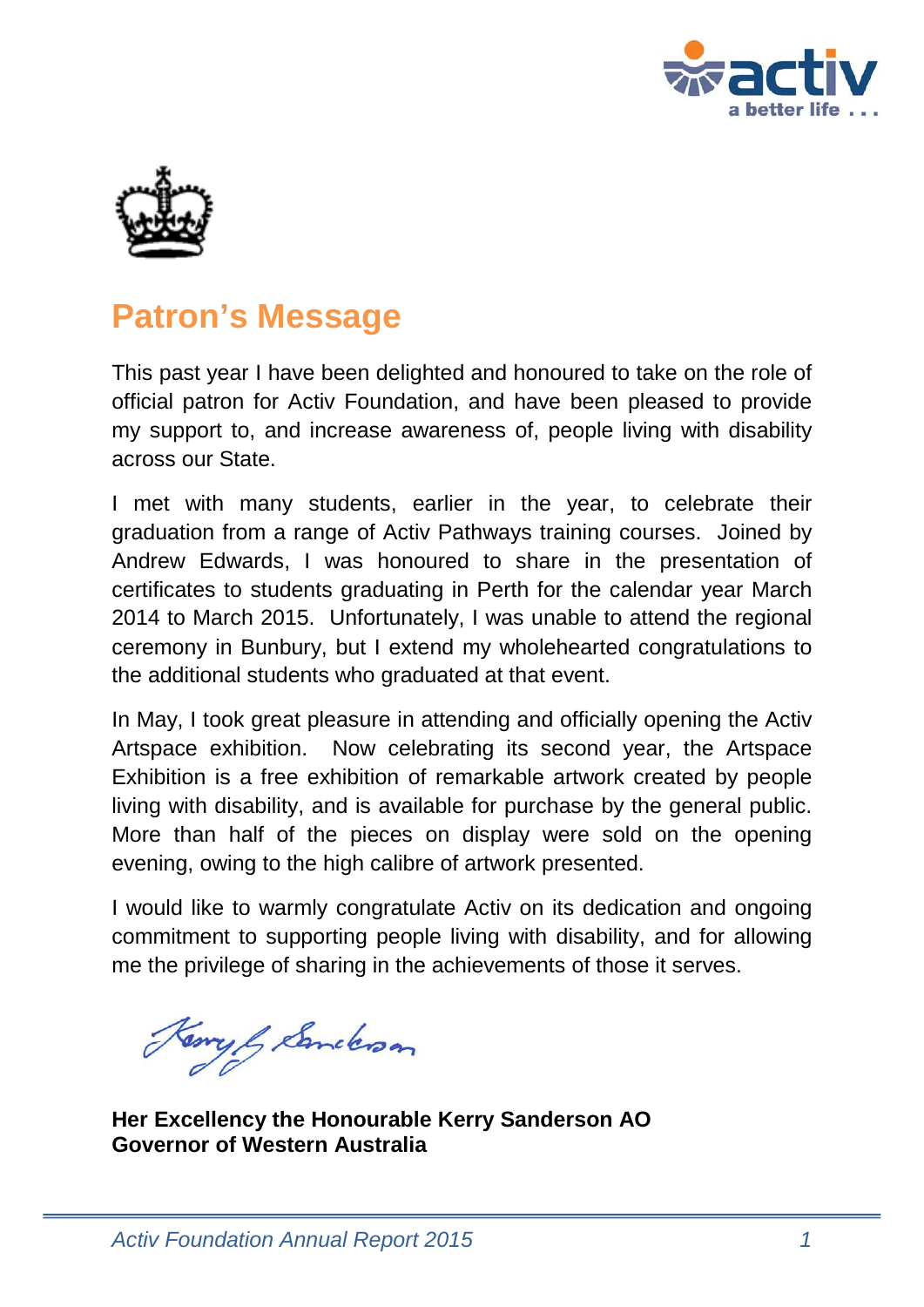

### <span id="page-4-0"></span>**From the Board President**

Across Activ and the sector at large, this past year has seen significant change with the commencement of NDIS trials in both the NDIA Hills area (National Scheme) and the My Way in Lower Southern (State Scheme). Whilst we are currently awaiting formal evaluation of both trials and the WA State Government's negotiation of the Bilateral Agreement, we have identified that our preference would be for a localised, relationship based model that would allow funding to be received in advance.

Regardless of these external factors, our commitment to work with and support people living with disability remains steadfast. Activ has collaborated closely with government agencies and other disability sector organisations to best prepare our customers, families and staff for the significant challenges our people face now and into the future.

In order to navigate these sector reforms and provide strategic guidance for Activ it is important that the Board devotes time and energy to discussing challenges, identifying opportunities, and workshopping solutions. The Board Planning Day in Busselton provided such an opportunity as well as occasion for members of the Board to connect with staff, employees and customers in our regional location. I would like to express my thanks to the staff at Busselton for creating such an engaging day.

Activ made significant changes to its governance model in response to a substantial decline in membership. The Constitutional Advisory Committee, comprising Board members, Honorary Life Governors and Honorary Life Members, recommended changes to the Constitution which saw the membership replaced with Council Members following a vote at Activ's Annual General meeting in October 2014.

Following adoption of the Constitutional changes, Murray Blanchard and John Francks were appointed Council Chair and Deputy Chair respectively. Both have taken on the roles with vigour and enthusiasm.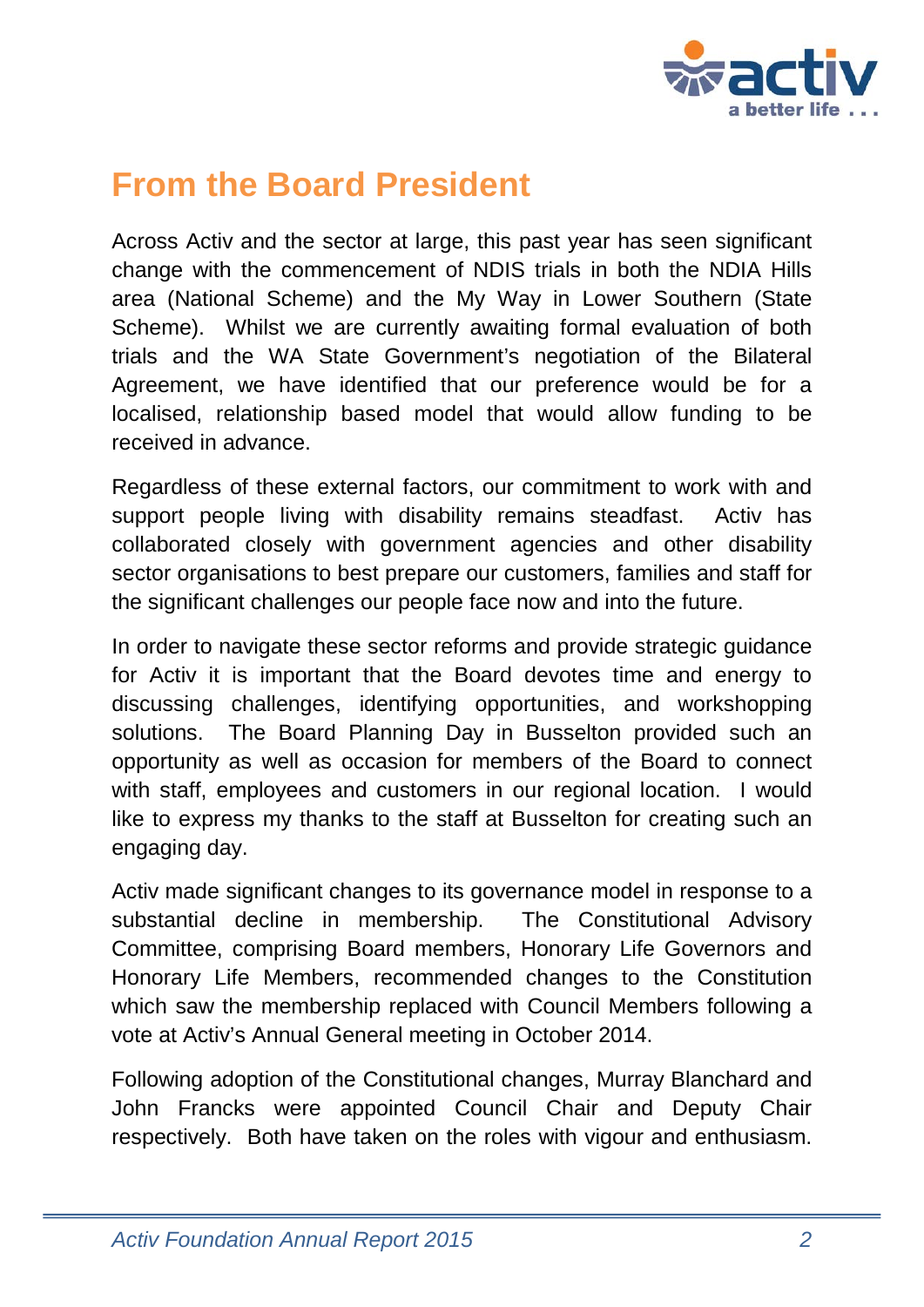

I extend my sincere thanks to Murray and John for their roles in bringing the Council to life.

The Board wishes to ensure Activ remains committed to maintaining and strengthening relationships with those people and families who were formerly members, as well as our other communities. Accordingly, we have commenced the development of a community engagement framework "Friends of Activ".

I extend my sincere gratitude to Her Excellency the Honourable Kerry Sanderson AO Governor of Western Australia for her support this past year as official patron of Activ and for her role in increasing awareness of people living with disability in our community.

My appreciation is extended to the members of Activ's Board for their stewardship and guidance of Activ over the past year as we traverse a rapidly changing sector and a transformational time. I would like to extend my gratitude to Howard Rae, who retired from the Activ Board this year, and welcome Julie Cox and Andrew Lefroy to the Board. Julie joined the Board in November 2014 and Andrew in July 2015.

The changes Activ are in the process of making would not be possible without a team of dedicated staff. I am grateful for the contributions of everyone working with Activ past and present. My gratitude extends to the Executive Team, led by Tony Vis, who bring strategic understanding to the complex environment in which we are operating; the senior management team who lead our workforce; and to the staff, employees and volunteers who bring our values to life every day as they enable people living with disability in our community to live the life they choose.

**Andrew Edwards Board President**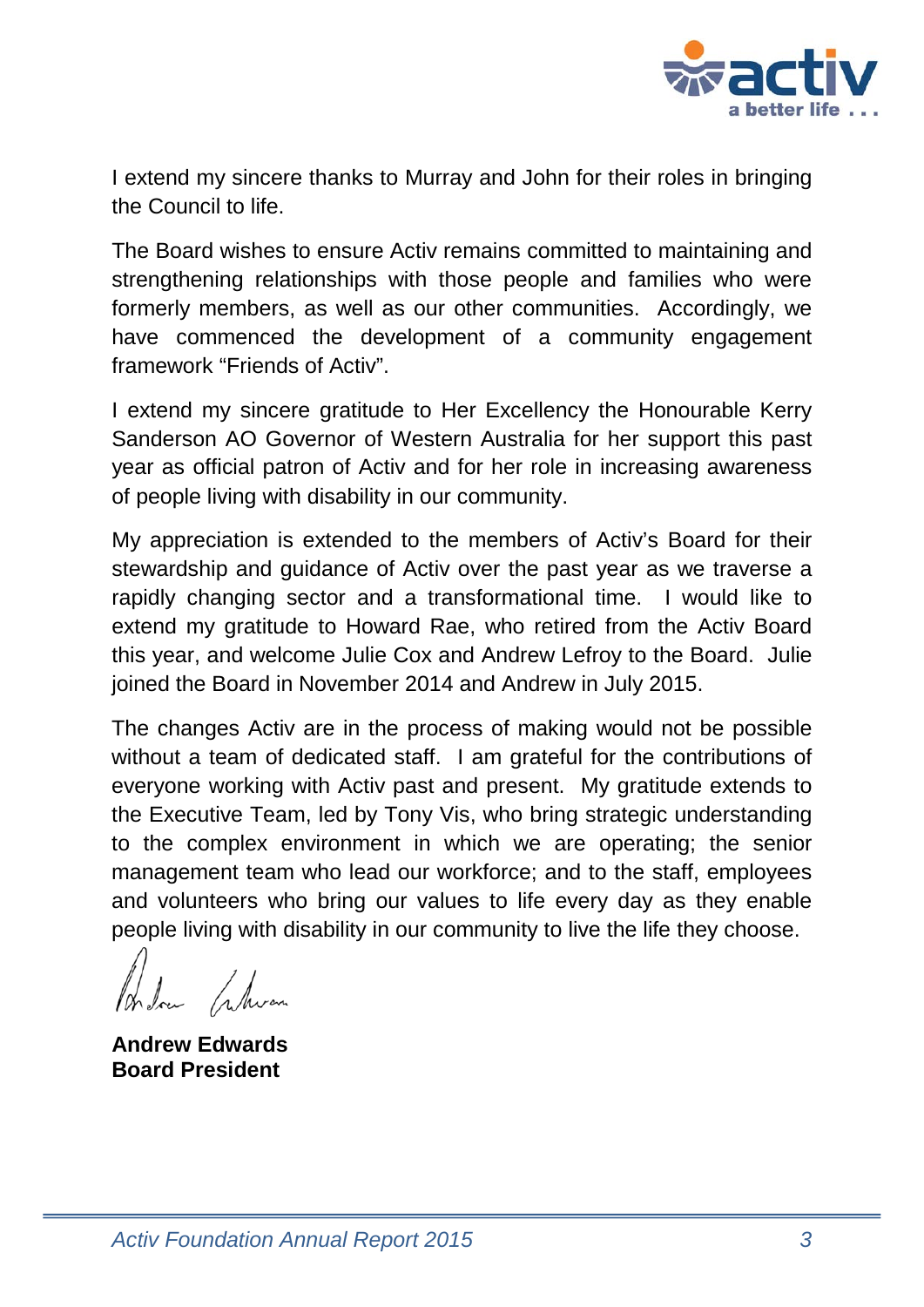

### <span id="page-6-0"></span>**From the Chief Executive Officer**

Over the past few years, we've known that our services and supports would need to change in order for us to embrace reforms taking place across our sector and realise the additional opportunities the reforms present for our customers. This last year we have made significant advancements towards shaping Activ to be ready for the future, and we firmly believe these changes, whilst challenging, will provide more opportunities for people living with disability.

A key shift in our strategic direction has been to move to a person centred, individualised support model, which allows us the opportunity to mould our supports to the needs and wants of those who will be accessing them. With our person centred approach it is crucial that we develop the necessary systems and processes so our customers' experience is seamless across multiple supports. We wish to have a 'whole of person' view of each individual rather than a service centric one and we are seeing great life stories as people begin taking control of their own destiny.

Strengthening our existing relationships and forging new ones within the Activ community has also been a focus this past year. As the disability sector learns its way with the rollout of the NDIS and My Way, it is imperative that there is collaboration so customers and their families can be guided through the transition with the least disruption possible.

Supporting our customers and families is the very essence of the work we do. Therefore engagement and consultation with our people is paramount to enabling us to provide the best supports possible. To gain feedback from our customers and families, we conducted a survey 'Connecting with Activ', which sought to identify the levels of connectedness people feel they have with us. The results were very encouraging and informative.

A regular cycle of activities also provided the opportunity for myself, Board members and the Executive team, to engage with our customers and families in a more relaxed environment. Open days, forums,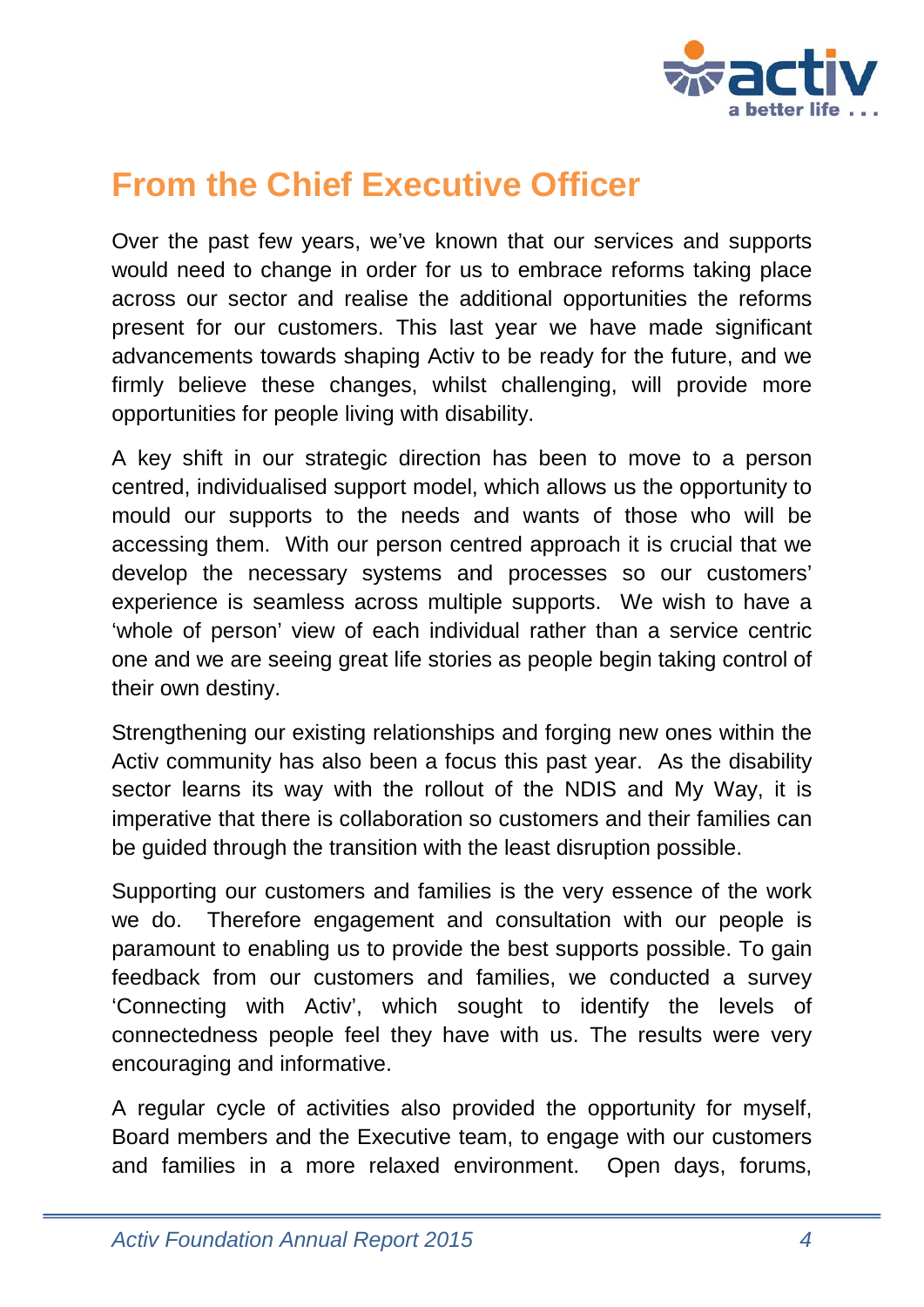

dinners and various other events such as the Activ Pathways Graduation ceremonies gave us the opportunity to celebrate and recognise achievements of our staff and those we support.

We were also delighted this year to once again host the Activ Artspace Exhibition, highlighting artwork created by people living with disability. This exhibition is an annual event, providing the opportunity to showcase the talents of our artists to the public.

Connecting with the wider community is also an area of focus as we strive to create awareness of disability and break down barriers that may exist. Our major fundraising drive, the Chevron City to Surf for Activ offers a fantastic opportunity for building those community connections and also provides valuable financial support.

None of what we do would be possible without the support of our entire team of dedicated and committed staff and volunteers who on a daily basis ensure people with disability achieve their dreams. I would like to express my sincere gratitude to each staff member and volunteer for the part they play. My thanks also to the Board, Executive and the senior management for their hard work and contribution.

I look forward to the coming year as we build on the foundations we have laid.

**Tony Vis Chief Executive Officer**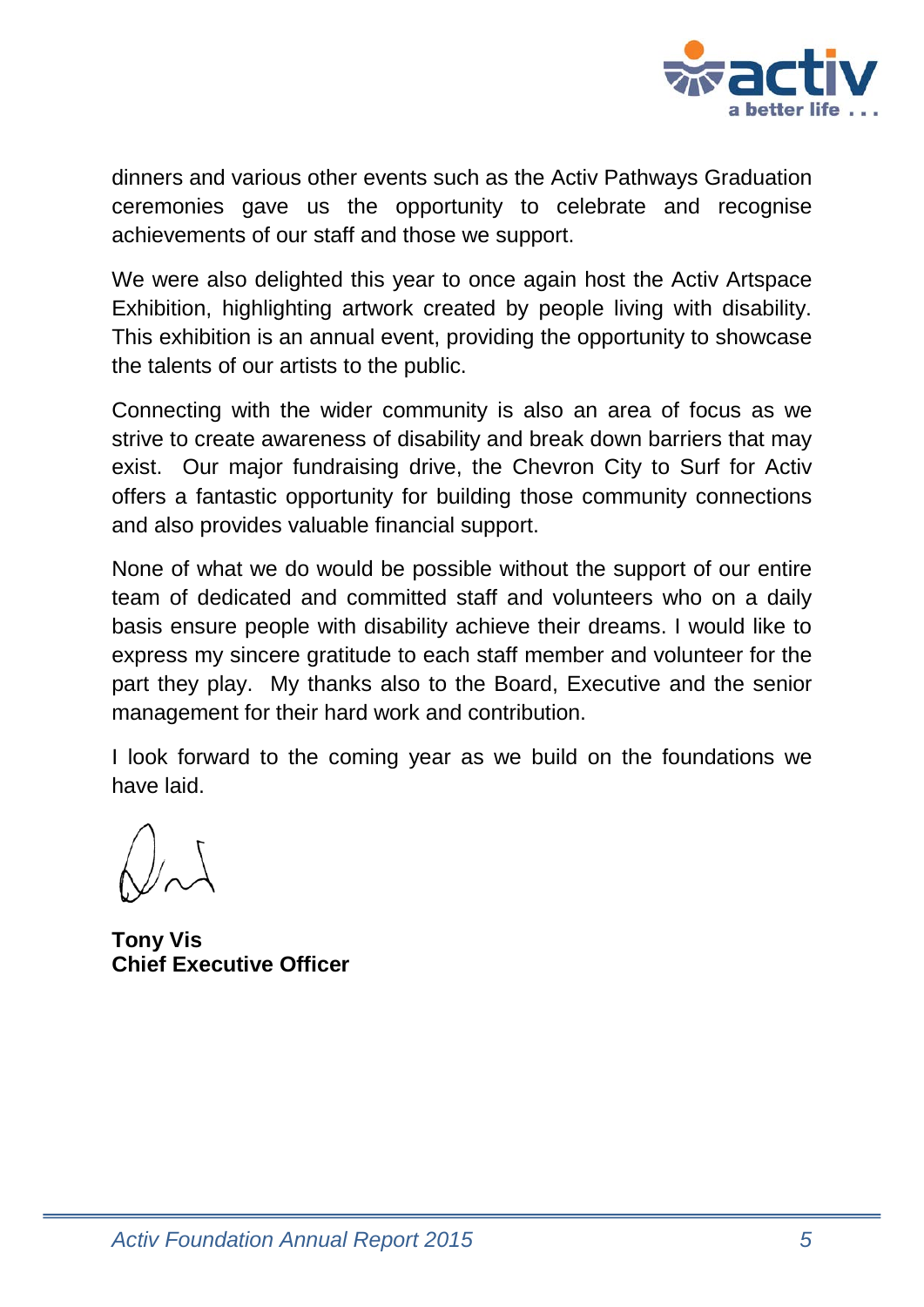

## <span id="page-8-0"></span>**Our Purpose, Mission & Values**

### **Our Purpose (drives us)**

Enabling people living with disability to pursue a better life

### **Our Vision (inspires us)**

Choice and freedom for all

### **Our Manifesto (binds us)**

We are proud of our heritage – those families who had the leadership and passion to build something for generations to come

They had enough courage and vision to know their children deserved better and could offer so much more

These attributes of leadership, passion, courage and vision still drive Activ today

We understand that living and working with disability is both challenging and rewarding

We are at the coalface: we support, we encourage, we develop

We listen loudly to our customers, we learn, we evolve, we get better, we act

We provide the springboard for people to be what they truly can be

Activ honours the capabilities of people with disability and honours their right to choice and freedom to live their life full of growth and happiness

### **Our Values (make us)**

At Activ we…

- Share a passion for people
- Are customer driven
- **Listen loudly**
- Create together
- Learn and grow
- Lead with courage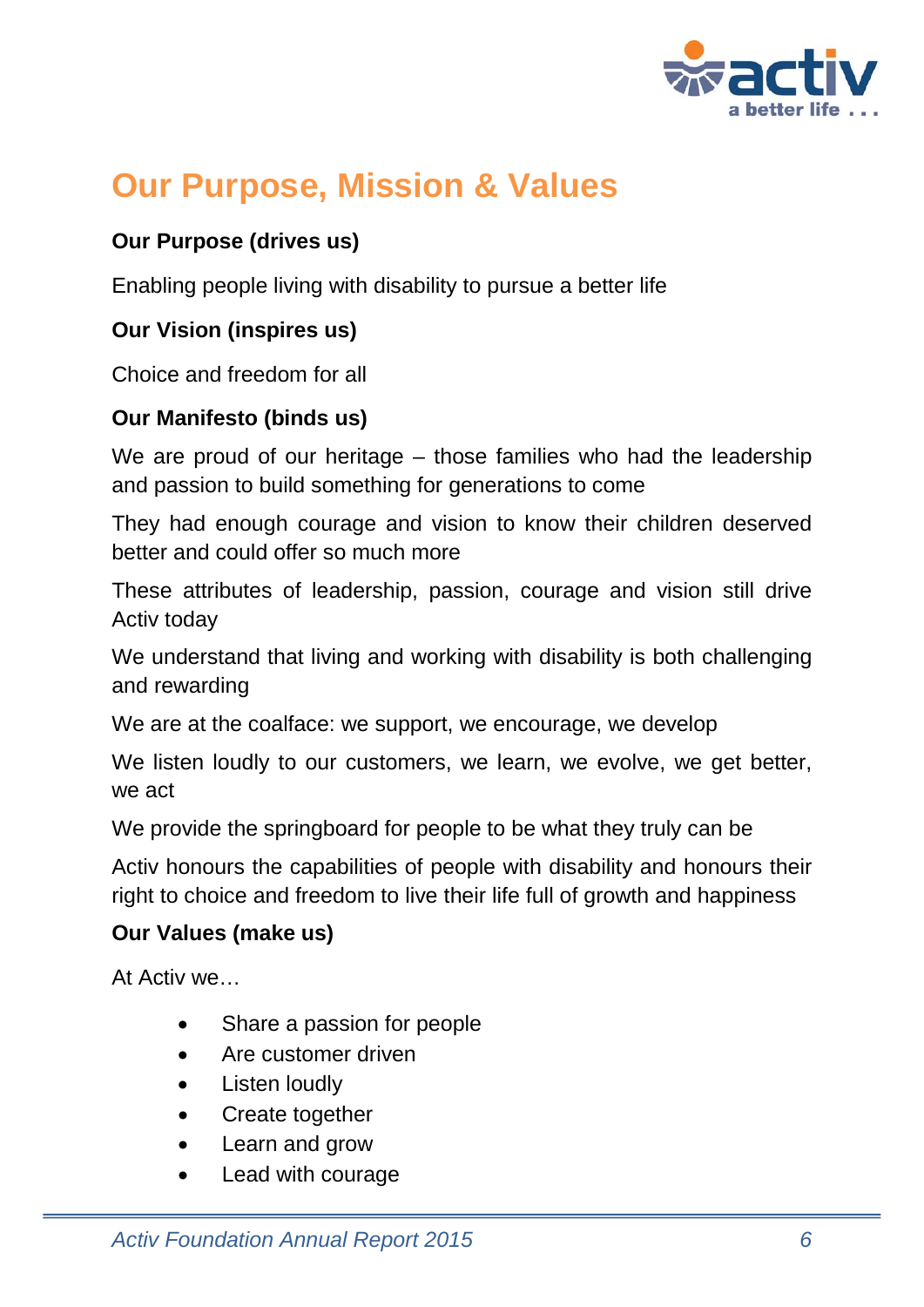

### **Our Strategies (guide us)**

- Deliver integrated service
- Live a customer driven culture
- Be a social business
- Transform through change management

### **Our Goal**

Within three years Activ will become the partner people choose to enable them to achieve the life they envisage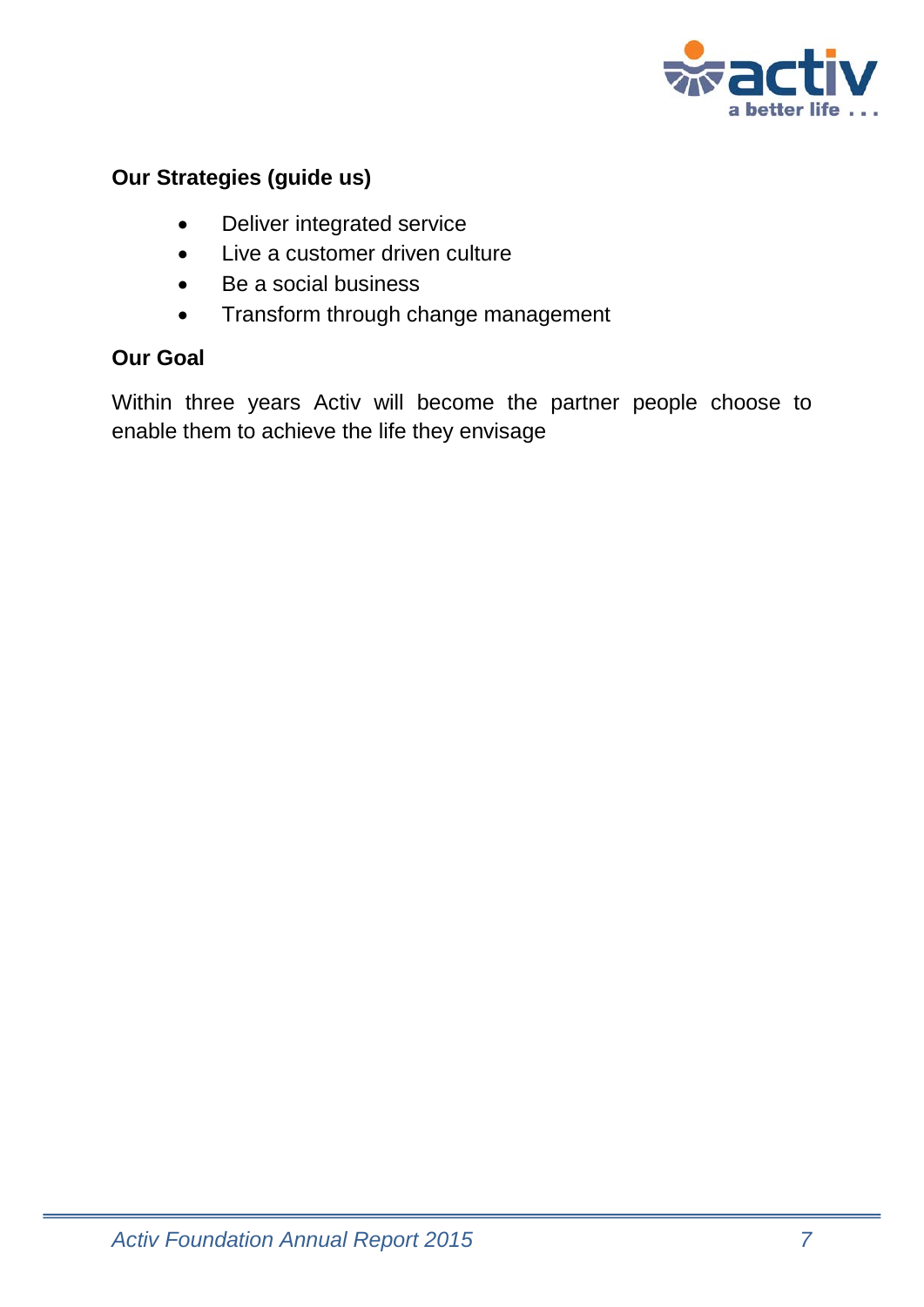

### <span id="page-10-0"></span>**About Activ**

Activ has a long and proud history of supporting people living with disability in Western Australia to achieve their dreams and pursue a better life. For more than 60 years we have been dedicated to removing barriers for people with disability and supporting them to overcome challenges to live the life of their choosing.

With choice and control in the hands of our customers, the decisions and choices they make will guide the future of our organisation. As those we support change day to day, so too do the services we offer.

We currently offer people living with disability a range of supports and services including individualised and tailored options such as:

- Living supports shared and independent living options which provide support with everyday living whilst enabling independence;
- Community inclusion and participation enabling people to maintain and build their skills as well as their connection within the community;
- Recreation social activities, day trips and holidays to interesting and exciting destinations;
- Respite flexible short-term options to support adults and children with disability and their families;
- Employment meaningful supported employment in diverse businesses across multiple metropolitan and regional locations;
- Transport assistance door-to-door bus service supporting clients to get to their place of work and other commitments;
- Training and development– Activ Pathways, our registered training organisation, delivering nationally recognised courses and qualifications enabling participants to develop their work skills and increase opportunities for rewarding employment;
- Alternatives to Employment / Post School Options encouraging participation in everyday life with real opportunities to learn, contribute and have valued roles in the community; and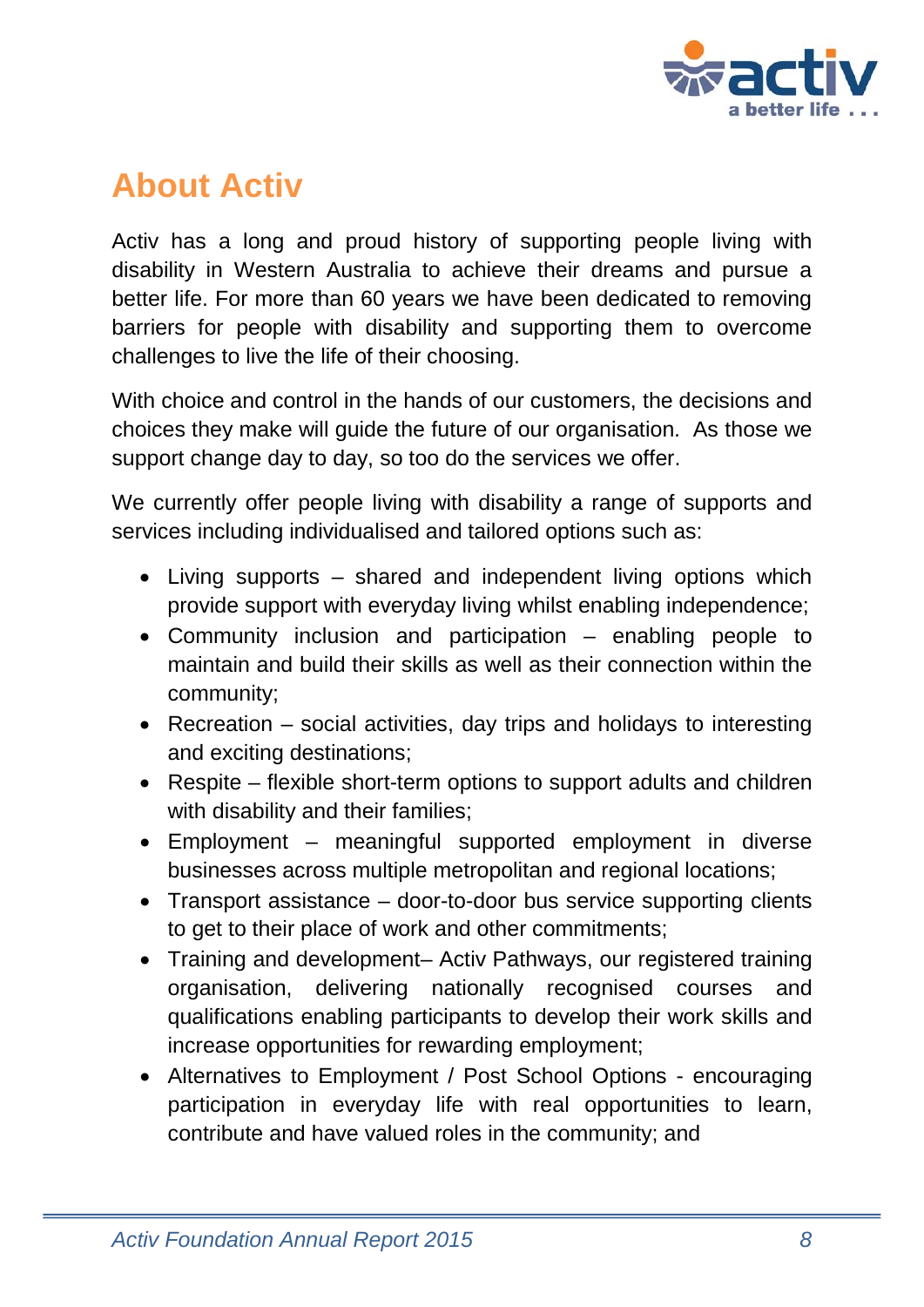

• Intensive Family Support - supporting people living with disability through respite, in-home care and community support.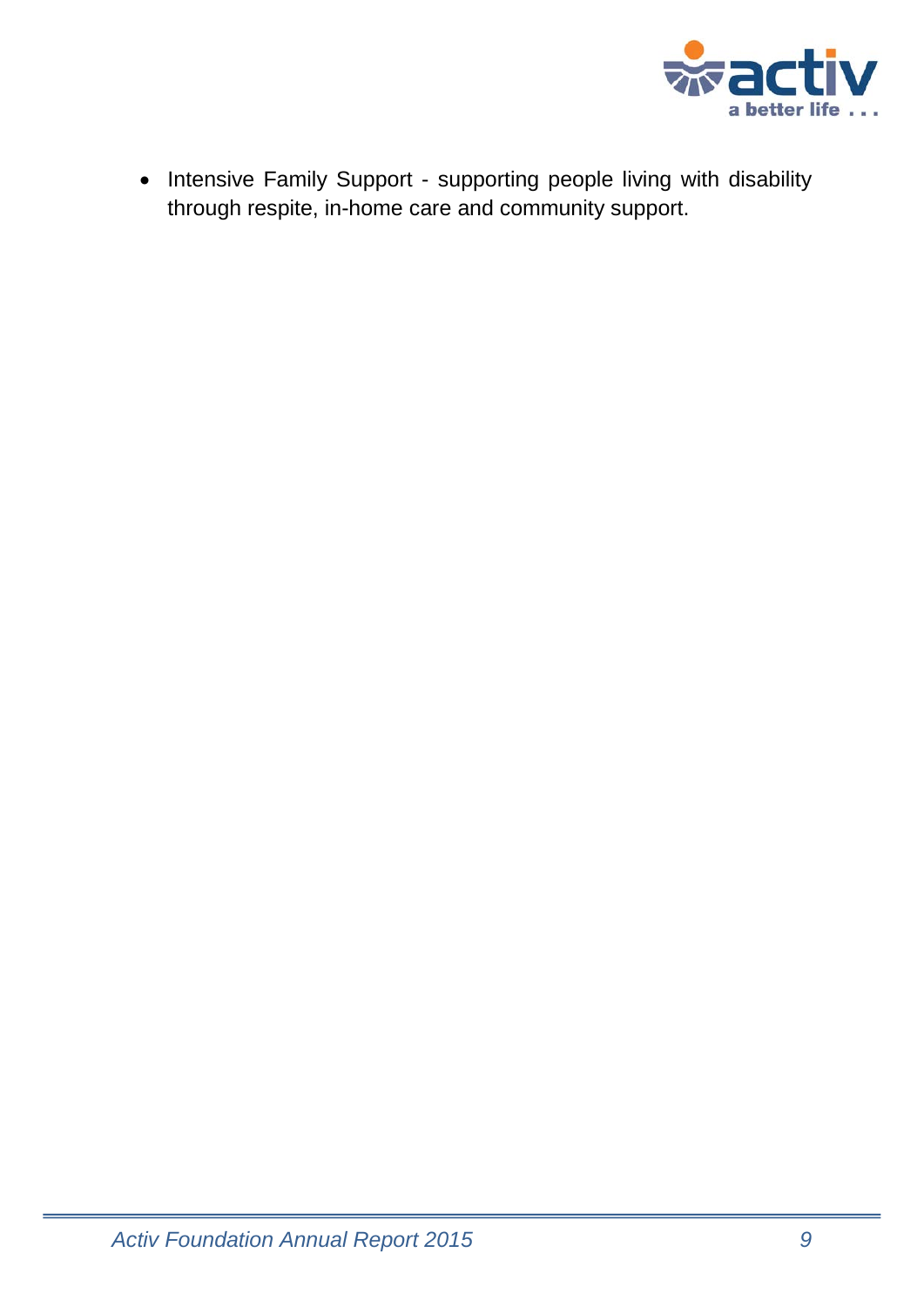

### <span id="page-12-0"></span>**The year in review**

- More than 1,300 staff members supported more than 2,000 people living with disability in Western Australia.
- 1077 supported employees learnt new skills, built on existing skills, and created community connections thanks to their hard work in Activ Business Services.
- Residents utilising Activ's accommodation supports and services made the most of almost 1,000,000 hours of support to live their everyday life in a safe and comfortable environment.
- Approximately 60% of Activ Customers have now completed and are working towards achieving the goals set out in their person centred plan.
- Volunteers contributed nearly 30,000 hours of support to more than 500 individuals across the state as they undertook a range of activities.
- Passengers of Activ Transport travelled more than 1,200,000kms in transit to and from work, training and other commitments.
- Activ's fundraisers, donors and supporter community raised almost \$1,300,000 to assist Activ in supporting people living with disability across Western Australia.
- Activ's major fundraising event, the Chevron City to Surf for Activ, enjoyed its  $40<sup>th</sup>$  anniversary with more than  $48,000$  people taking part across the series.
- The Annual Activ Artspace Exhibition was officially opened by Her Excellency the Honourable Kerry Sanderson AO, Governor of Western Australia.
- 338 students received qualifications (for the 2014/15 financial year) via training in Activ Pathways, Activ's Registered Training Organisation.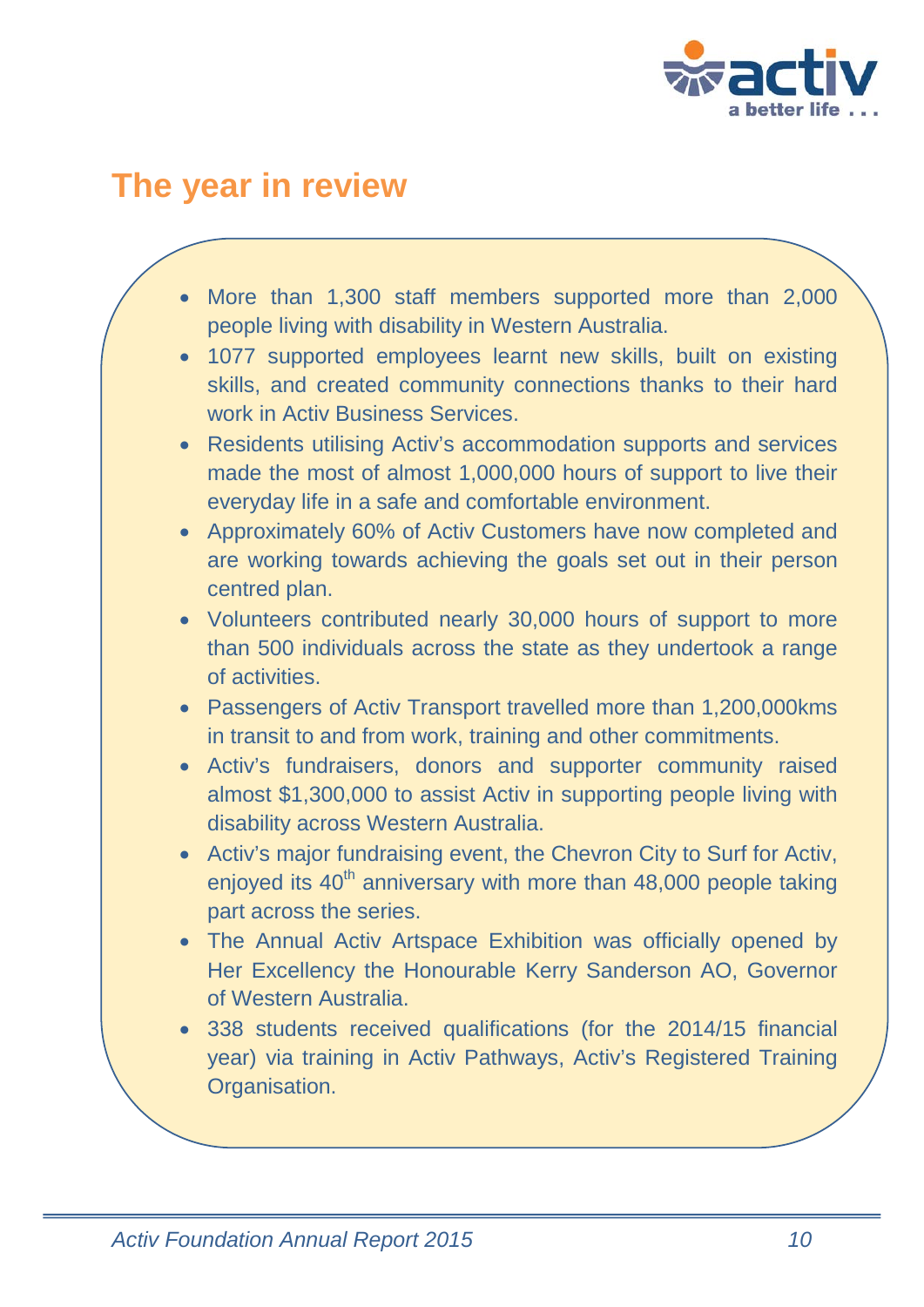

### <span id="page-13-0"></span>**Our people**

This year more than 1,300 staff members have shown their dedication and commitment to supporting people living with disability as they strive to achieve their goals. The development and realisation of customers' person centred plans has seen deeper relationships evolve between staff, customers and the community. As customers gain confidence in exercising choice and control over their supports we hope to see even greater connections and deeper relationships as we build and learn a whole of person view of our people.

Staff supported:

- 318 residents in accommodation supports (including community housing);
- 85 individuals tailoring their services with Activ Individualised Services;
- 1,077 supported employees working in Activ Business Services;
- 478 people using Home and Community Care Packages;
- 220 customers accessing People Skills & Community supports;
- 408 passengers using transport services;
- 712 people making use of recreation supports; and
- 305 families and individuals taking advantage of respite services.

Volunteers contributed nearly 30,000 hours of support to more than 500 individuals across the state, assisting with a wide range of activities, recreation programs, holidays and leisure events as well as assisting with opportunities for rest and relaxation.

Many thanks go out to all Activ volunteers who work so tirelessly and with total dedication to supporting people living with disability to pursue a better life.

It is the stories and achievements of our people that have inspired the work we have done for more than 60 years and drive us to continue this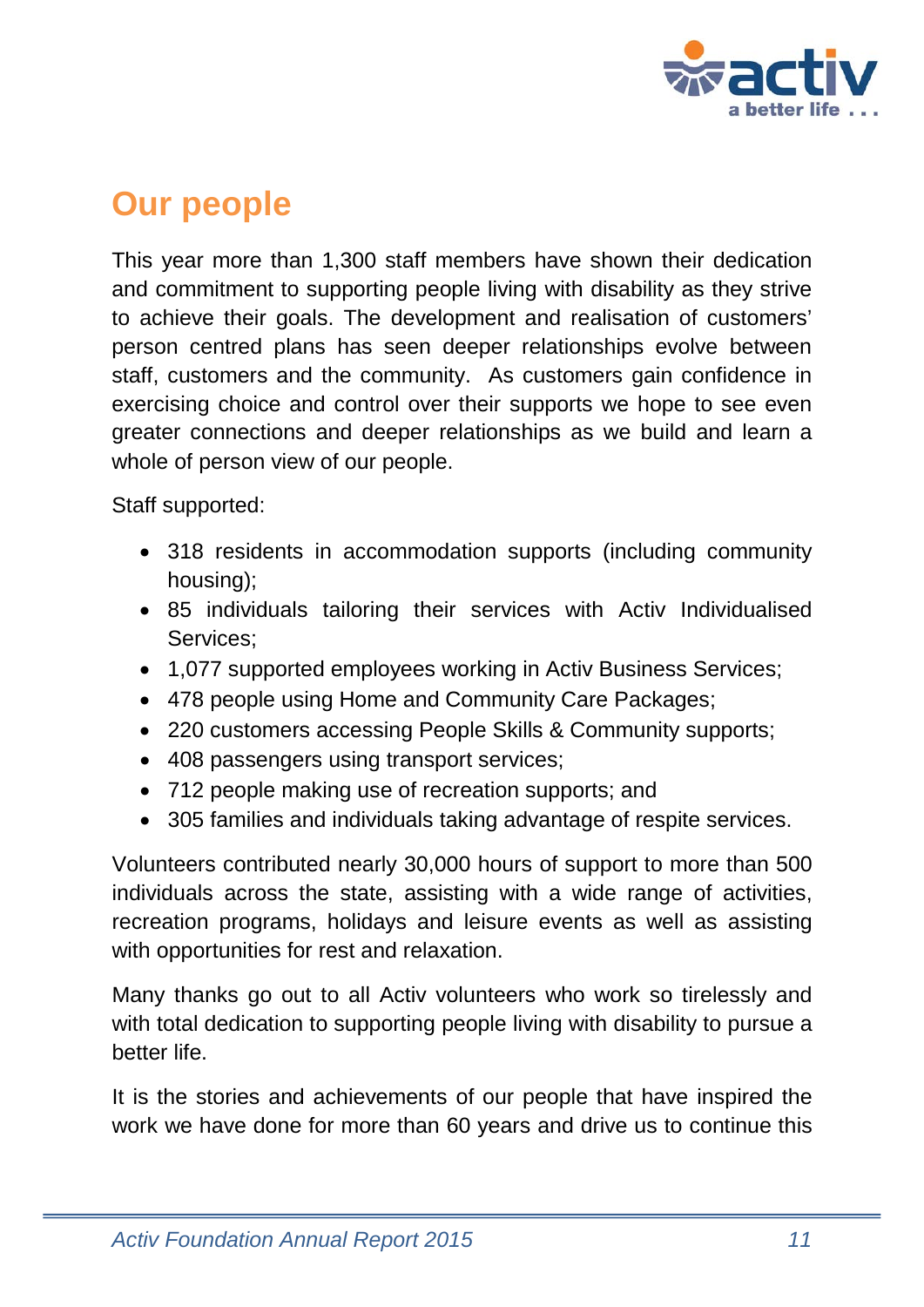

work into the future. Here are just a few examples of the successes that our staff have contributed to:

#### <span id="page-14-0"></span>*Shared dreams in Yarrow*

In December 2014, four young men took a huge step towards their independence when they moved into Yarrow House in Beechboro.

Stass, Lewin and Daniel all came to Activ with the same goal – to move out of home. The three young men had met before, and were comfortable to take on the challenge of moving out together. Searching for a fourth housemate, Family Support WA put the group in touch with Cayle, a young man with a similar goal, and the four guys and their families began work with Activ Client Services to create their dream share house.

Yarrow is the first share house managed by Activ. The guys live together like any other housemates, however there are staff on hand to provide support as needed. The housemates were instrumental in choosing their supports and each staff member was specifically selected for their positive approach and can do attitude.

The house is fully equipped with WiFi, which is used extensively by Daniel on his tablet and by Stass to Skype his family and friends. The house van has a bike rack which allows Daniel, Stass, Lewin and Cayle to go out riding at the Midvale Speed-Drome or Whiteman Park. Yarrow will also soon have its own sensory room, and work is continuing on providing equipment for the back yard.

Yarrow has proven to be a great success, with all four young men able to gain independence in a shared living environment tailored to their specific needs and goals.

#### <span id="page-14-1"></span>*Tinashe's drive to success*

Tinashe Antonyo came to Activ with a special goal – to learn to drive. Starting with Activ Individualised Services in January 2015 after graduating high school, Tinashe was committed to getting his licence.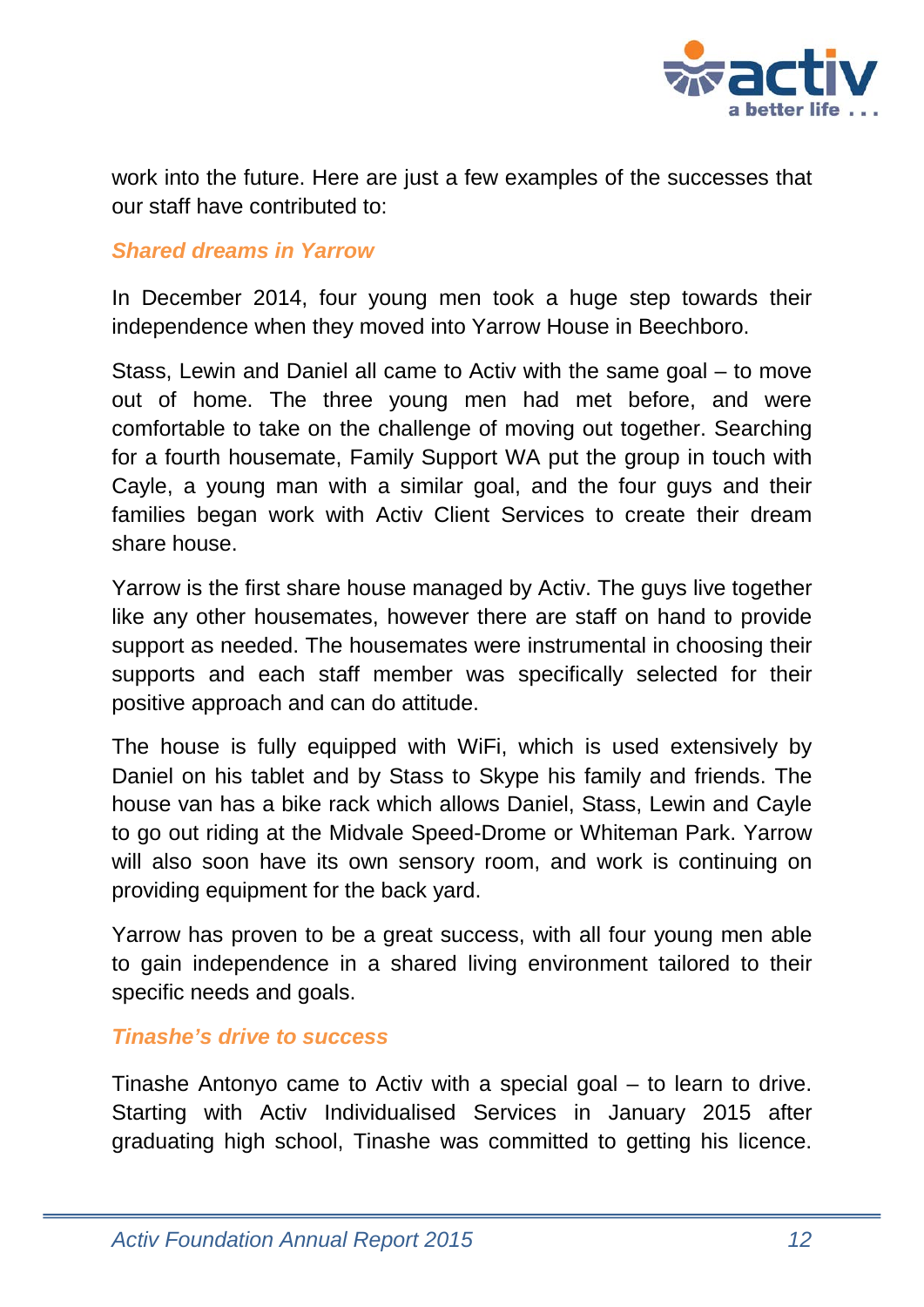

With support from Activ, Tinashe attended TAFE every week from his home in Butler to complete a course in Driving Skills.

In June, Tinashe passed his driving course with flying colours and started driving lessons shortly thereafter. Upon passing his driving test, Tinashe's dad bought him his very first car.

A committed and determined young man, Tinashe is also completing a course in literacy skills at TAFE to help him work towards his dream of becoming a chef. His reading and writing skills have improved dramatically and he now works at Sizzler in Innaloo, where he is able to read recipes and get an idea of how to work in a kitchen.

Never one to shy away from a challenge, Tinashe has a bright future ahead of him and knows that Activ will be there to support him every step of the way.

### <span id="page-15-0"></span>*Neville's daily run*

Activ Transport staff member Neville Collard loves his job. Employed by Activ in 2014 Neville transports more than 15 Activ employees to and from their workplaces every morning through Perth's Southern suburbs.

But it's Neville's love of indigenous culture that is his real passion. A Noongar Elder, Neville has led smoking ceremonies at a number of iconic Perth buildings, including the National Trust Office in West Perth. Smoking ceremonies cleanse the building, its energy and the strong emotions associated with it, and are an important indigenous ritual.

Activ was pleased to lend Neville the Activ Bus to transport Indigenous Elders and youth to and from two smoking ceremonies in June 2015.

Activ Transport Manager Sam Kulenovic explains:

"This is a fantastic opportunity for Activ to be able to support Western Australia's indigenous culture. We're thrilled that Neville came to us to be involved and help provide the transport for Western Australia's indigenous elders to smoking ceremonies across Perth."

Neville thanked Activ for their ongoing support: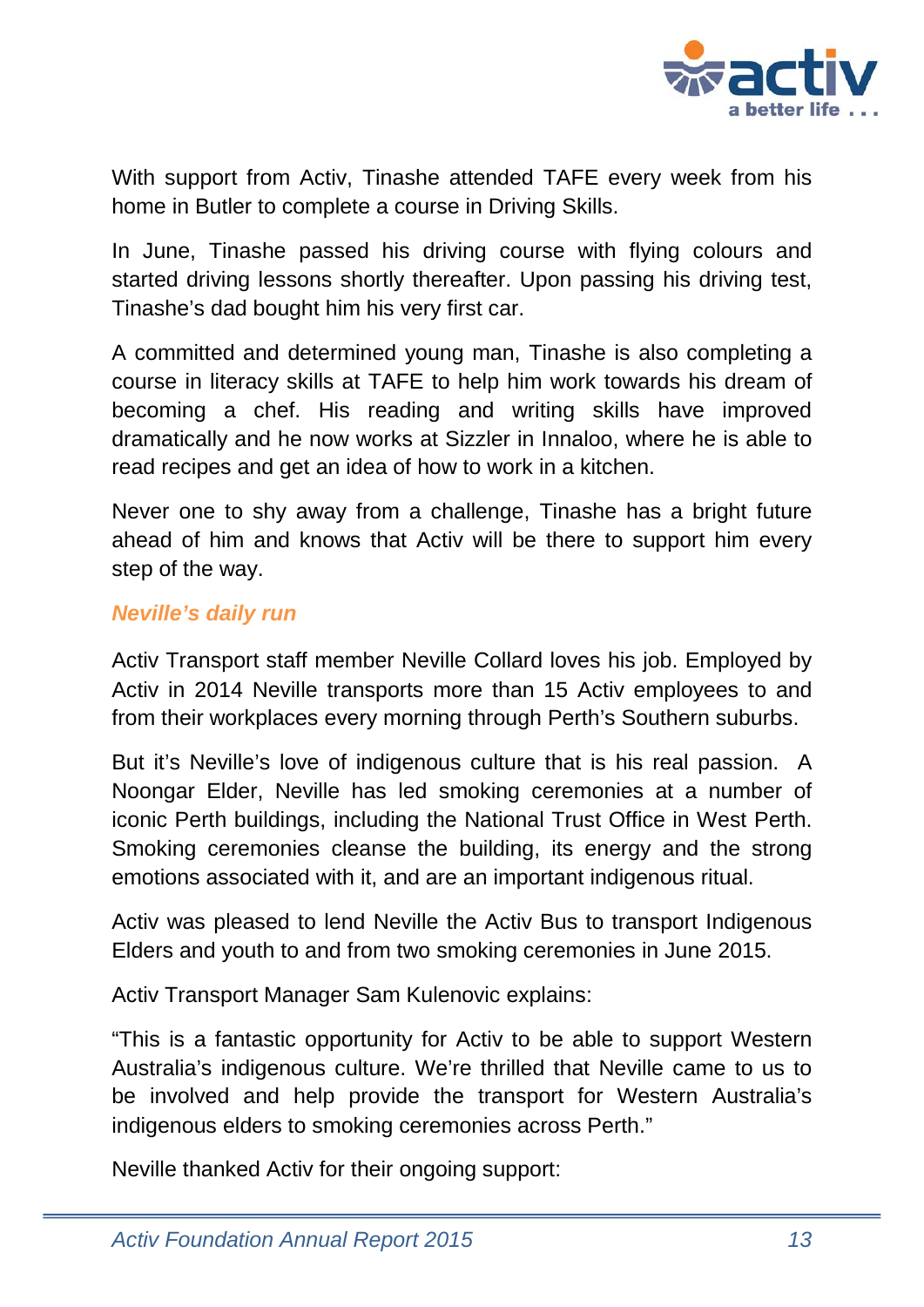

"Working for Activ has allowed me to meet some fantastic people and I really appreciate them lending me the use of their bus to provide transport to Western Australia's Indigenous people."

#### <span id="page-16-0"></span>*Marie blossoms at work*

Marie Nicotra first came to Activ for work experience while still at school, so she was thrilled to be offered a permanent position at Business Services.

Originally working three days a week, Marie's passion and commitment saw her soon working full time and as Leading Hand. Highly skilled, at first Marie was quite shy and found it difficult to interact with her peers. Through guidance and encouragement Marie's confidence grew. She undertook training through Activ Pathways and brushed up on her computer skills through a basic computer program run by TADWA.

Today Marie works in the Property Care Westrac team where she trains her peers on logistics in oil handling and is a leader amongst her workmates. Marie's transformation has seen her develop trust and respect from her peers and she continues to grow and learn, all whilst making new friends.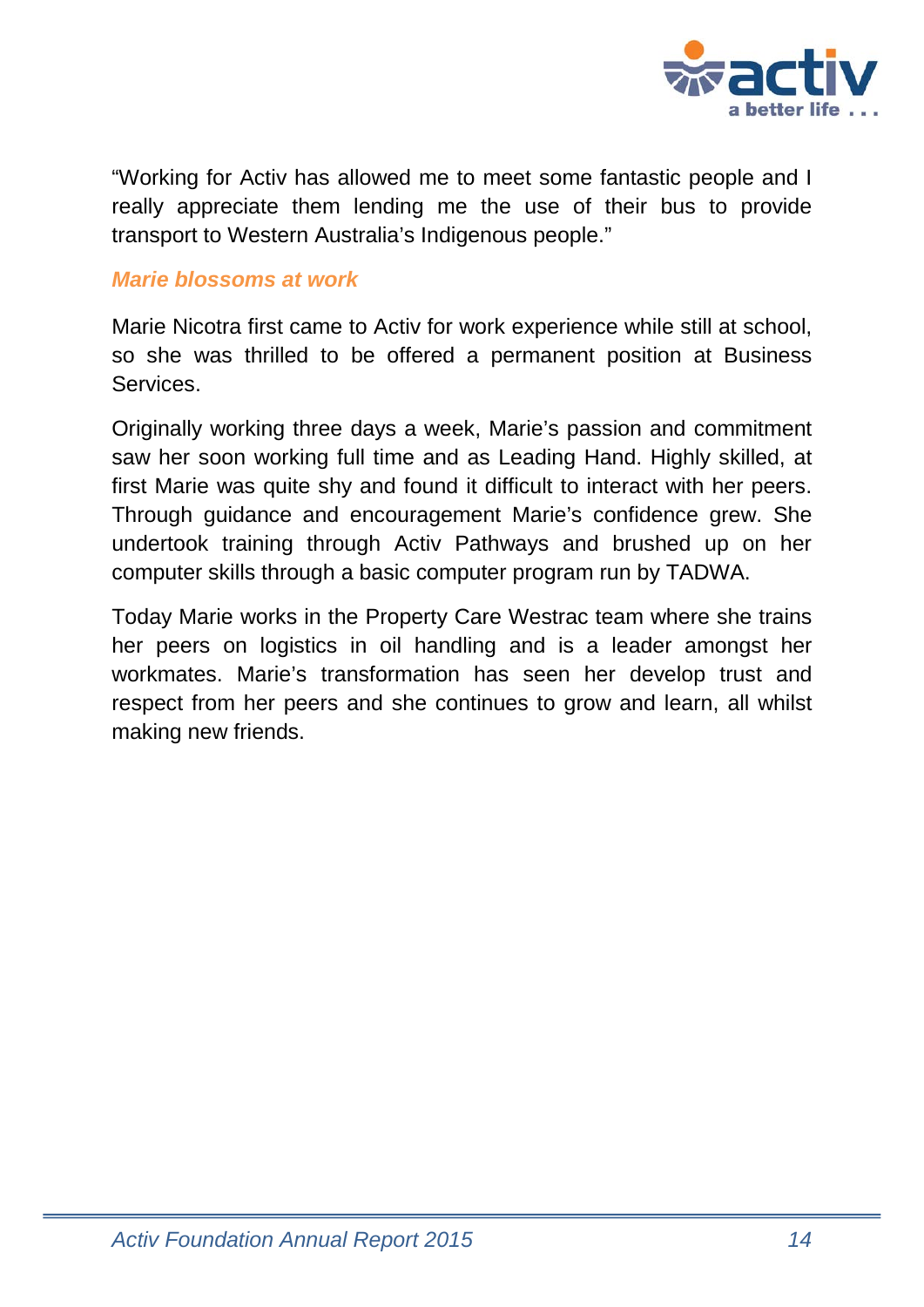

### <span id="page-17-0"></span>**Customer supports**

### <span id="page-17-1"></span>*Accommodation options*

Maintaining or achieving a level of independence in living arrangements is a key focus for many people with disability. Activ is transitioning to a more person centred and individualised approach to the services we offer. As the organisation continues to evolve in the coming years this focus will grow so that each individual's needs and requirements can be best reflected in the supports they utilise.

Key achievements over the past twelve months have included:

- Delivering almost 1,000,000 hours of support to residents accessing Activ's accommodation supports and services enabling individuals to live their everyday life in a safe, comfortable environment whilst being encouraged to focus on and achieve their goals;
- Securing increased funding across accommodation services to enable better outcomes and increased support for residents using Activ supports and services;
- Expanding the number of group homes on offer has seen residents in Hancock Street successfully transition from Disability Services Commission management to Activ, providing more opportunities for support with access to the range of services on offer with Activ;
- The establishment of Yarrow House (see Page 12 *"Shared dreams in Yarrow"*);
- Embedding a person centred approach and supporting individuals to prepare their person centred plan has been a key initiative this past year.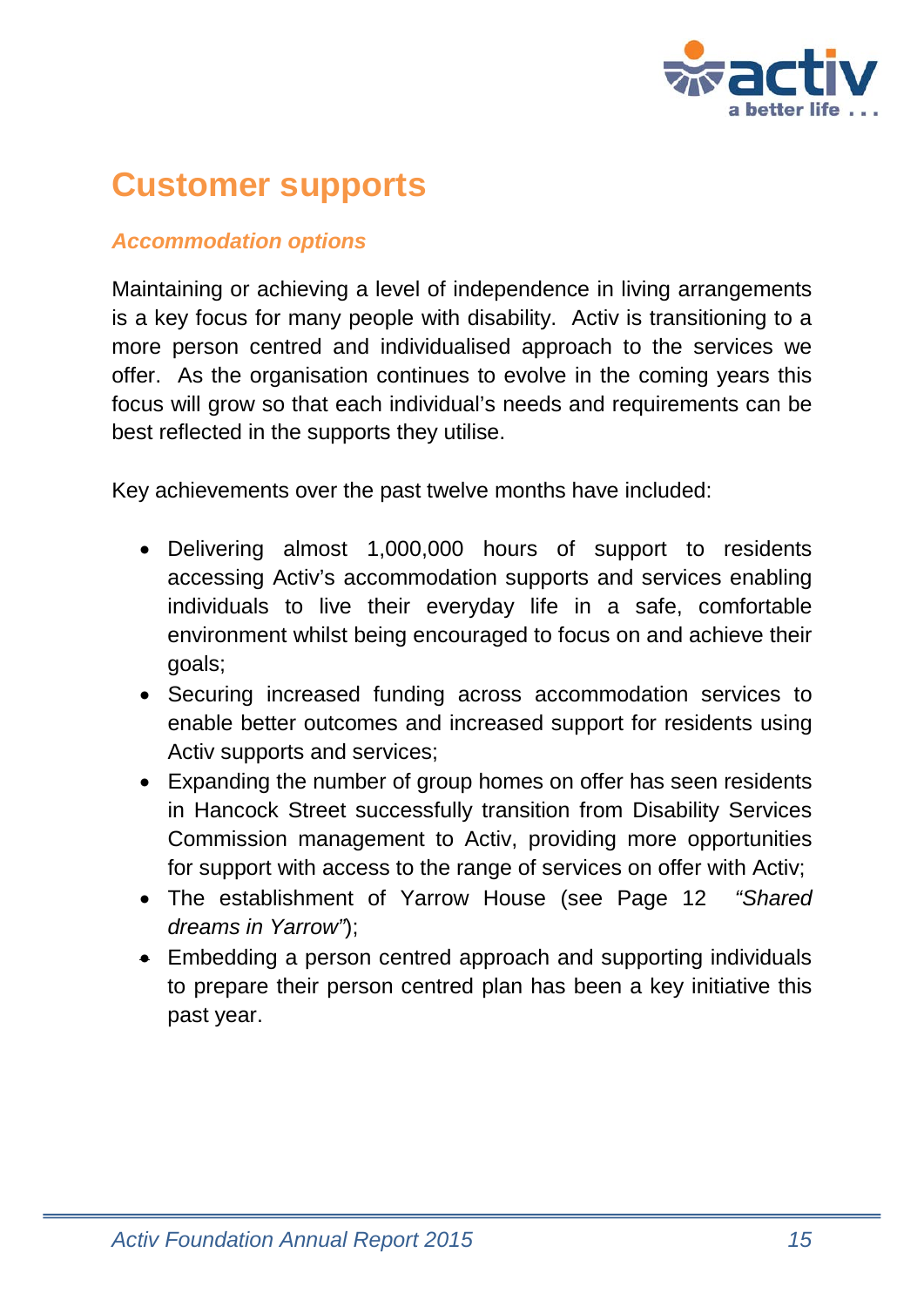

### <span id="page-18-0"></span>*Community and lifestyle supports*

Community and lifestyle supports saw significant growth during the year, with more individuals opting to include these elements in their person centred plans. More than half a million hours of support were provided to adults and children across a range of services including individualised options within short stay accommodation and respite, home and community care, alternatives to employment, post school options, community support and recreation and leisure.

Key achievements during the year include:

- Continuing the development and offer of an individualised service methodology that allows supports and services to be tailored to the needs of the individual. The individual is empowered to exercise choice and control over their supports and the way in which they prefer to receive them;
- Developing models of support that ensure customers are managed from a whole of life view. This gives customers better access to the range of services Activ can offer; and
- Volunteers contributing nearly 30,000 hours of support to more than 500 individuals across the state assisting with a wide range of activities, recreation programs, holidays and leisure events as well as assisting with opportunities for rest and relaxation.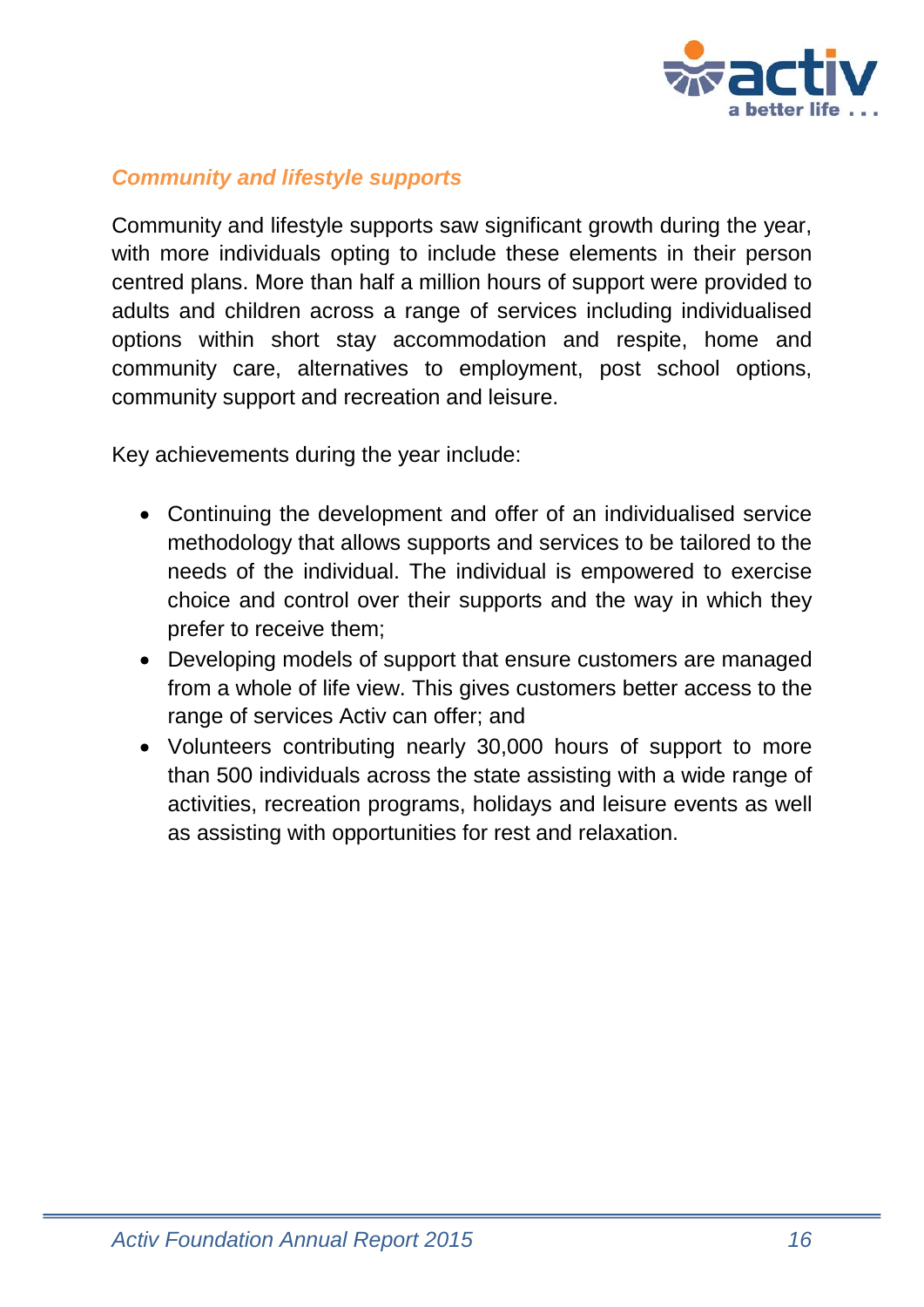

### <span id="page-19-0"></span>*Supported employment*

Across metropolitan and regional Western Australia more than 1,077 people with disability work at Activ sites to learn new and build on existing skills, create connections with their community, engage in activities that provide a sense of job satisfaction and fulfilment and drive economic value through commercial contracts.

Within Industrial Services sites, more than 750 of these employees deliver a diverse range of services to local and international businesses and industries including:

- Product packaging, repackaging and labelling for manufacturers and wholesalers across the state as well as shrink-wrap solutions and bottle de-labelling;
- Customised collating services, such as mail-outs, conference materials and information packs, show bags, and cutlery sets for airlines, hospitality and medical care customers;
- Assembly and refurbishment of components into final products, such as safety tags, airline headsets, safety goggle packs, oil sample kits, file assembly for hospital and care industries, vertical and roller blinds etc;
- Supply and manufacture of a wide range of consumables to the mining industry and resources sector, such as steel wool cathodes, mining sample bags, delineators, parts boxes, banners for mineral saturation sites, packaging and refurbishment; and
- Industrial textile and sewing to a range of corporate clients, and customers across multiple sectors including mining, construction and health care.

At Activ timber manufacturing sites, more than 180 employees produced a wide range of timber products including:

• Custom made plantation pine pallets including heavy-duty pallets, export certified pallets and European House Borer certified pallets, produced for multiple industries and distributed worldwide;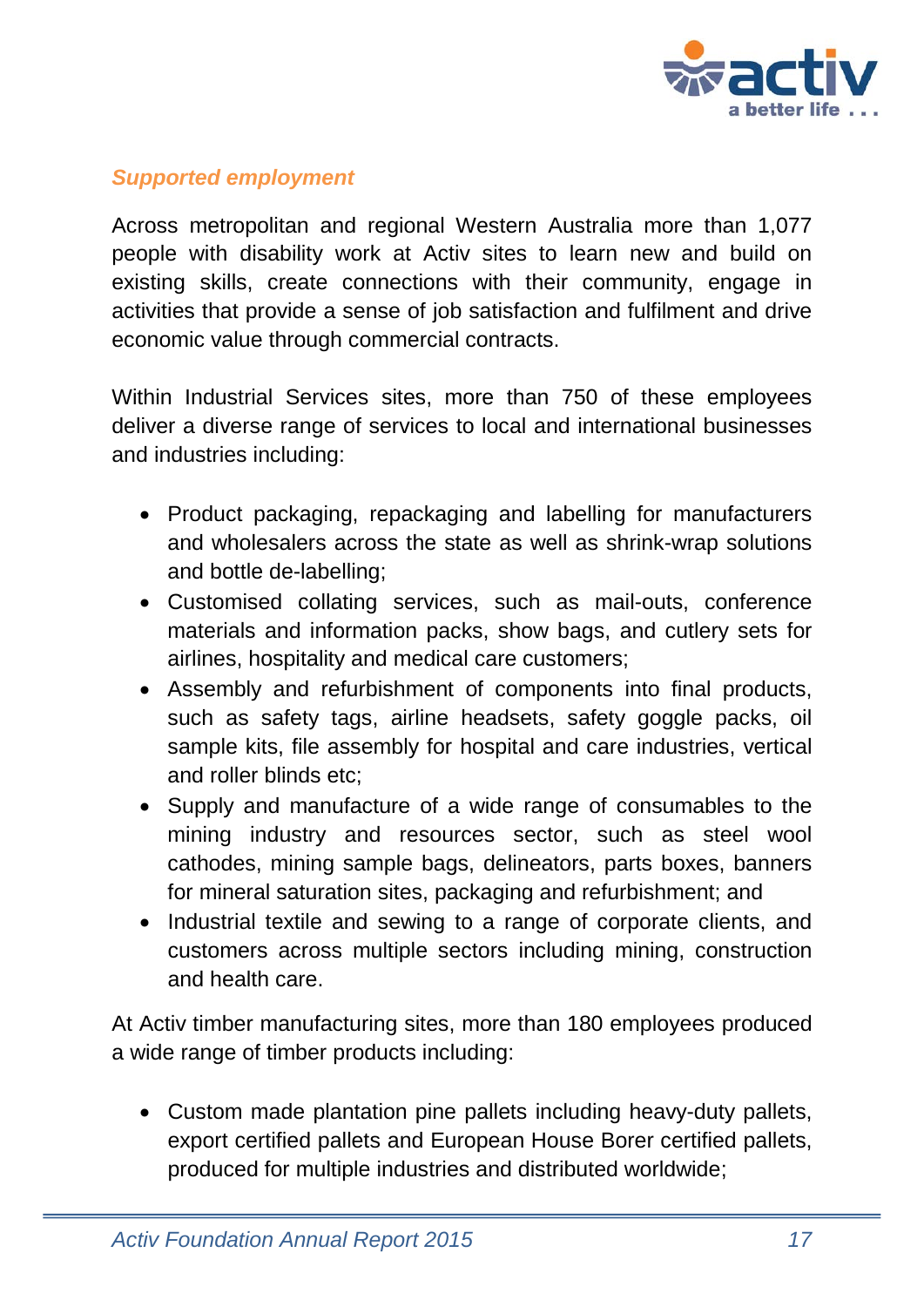

- Tailor made wooden crates for customers in the fruit and vegetable industry, resources sector and wine and beverage industry, with each crate specifically created to the customers' specifications and requirements;
- Wooden bed bases built and supplied to national bedding retailers and used across hotels, motels and mine site accommodation; and
- Marine supplies such as cray pots, supplied to local marine businesses and individuals in both professional and recreational capacity.

In both metropolitan and regional locations, more than 100 employees provided a range of horticultural services. Property Care services include:

- Landscaping design and installation for both commercial and noncommercial customers as well as refurbishment of existing gardens and lawns. In conjunction with this service, employees operate a turf maintenance and installation service for customers ranging from individuals to large commercial and government grounds;
- Conservation and rehabilitation work in collaboration with local councils and private organisations to develop and implement coastal and bushland environmental rehabilitation and conservation projects;
- Reticulation and water-wise solutions for both large and small commercial sites across the state; and
- Garden maintenance services ranging from hedging, pruning, planting, fertilising, mulching and general maintenance of garden areas.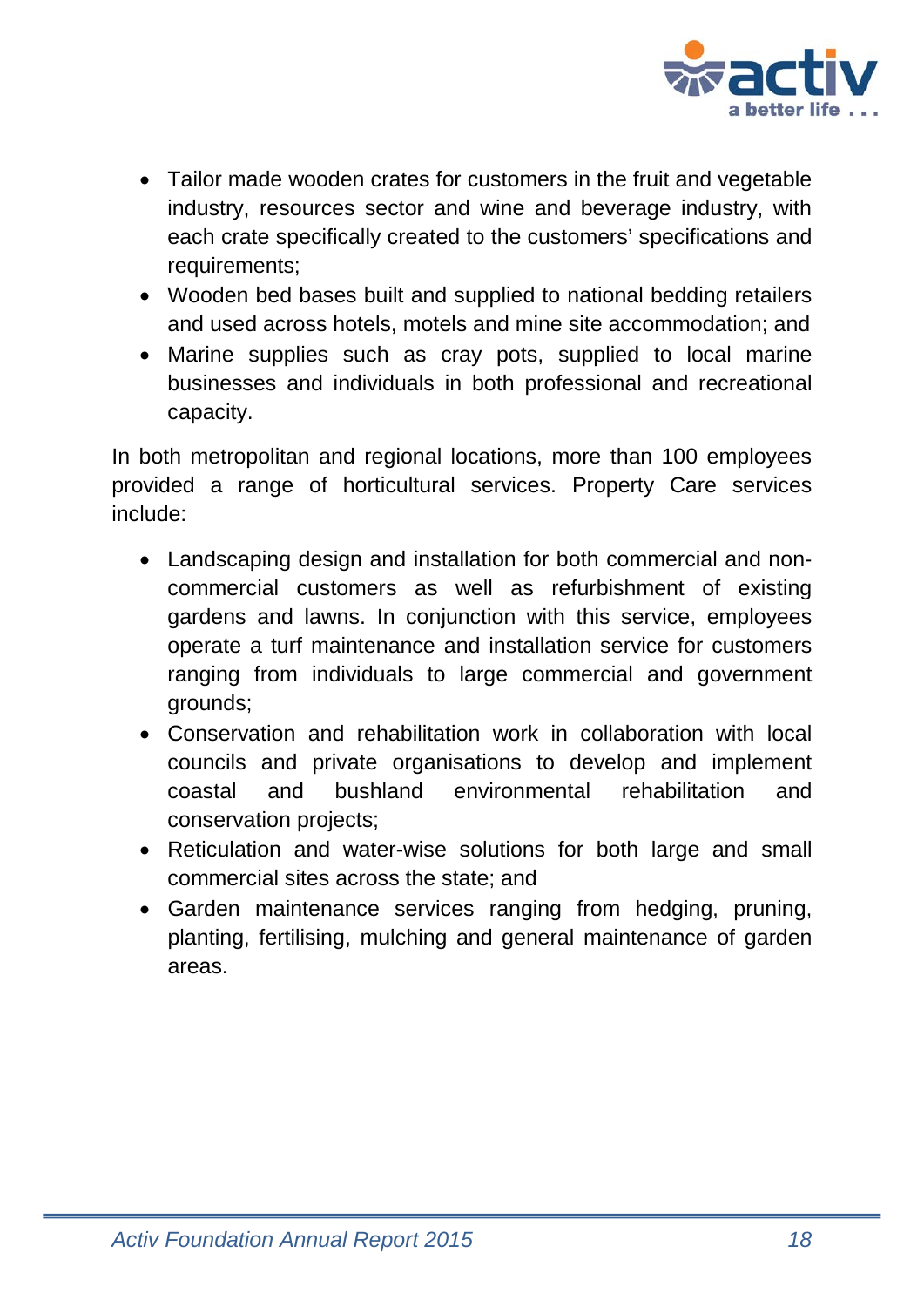

### <span id="page-21-0"></span>*Transport*

Supporting customers to get to and from commitments, such as work, training or employment services, saw Activ Transport provide more than 35,000 hours of transport over 1,200,000kms to people living with disability across our state.

Ensuring the transport services Activ offer are of the highest quality requires an ongoing commitment to best practice standards. This year, Activ has adopted and implemented a range of improvements not only streamlining the services on offer but also increasing passenger safety and satisfaction.

Key achievements from the past twelve months include:

- Adopting a two-year scheduled program to replace the fleet of buses with new models including acquiring buses equipped with passenger safety devices such as three point seat belts; and
- Testing and piloting an electronic mobile tracking/dispatch system (MT Data) to track and streamline logistics across all transport services to deliver service efficiencies and improve passenger satisfaction and experience by enabling integration into the central client management system.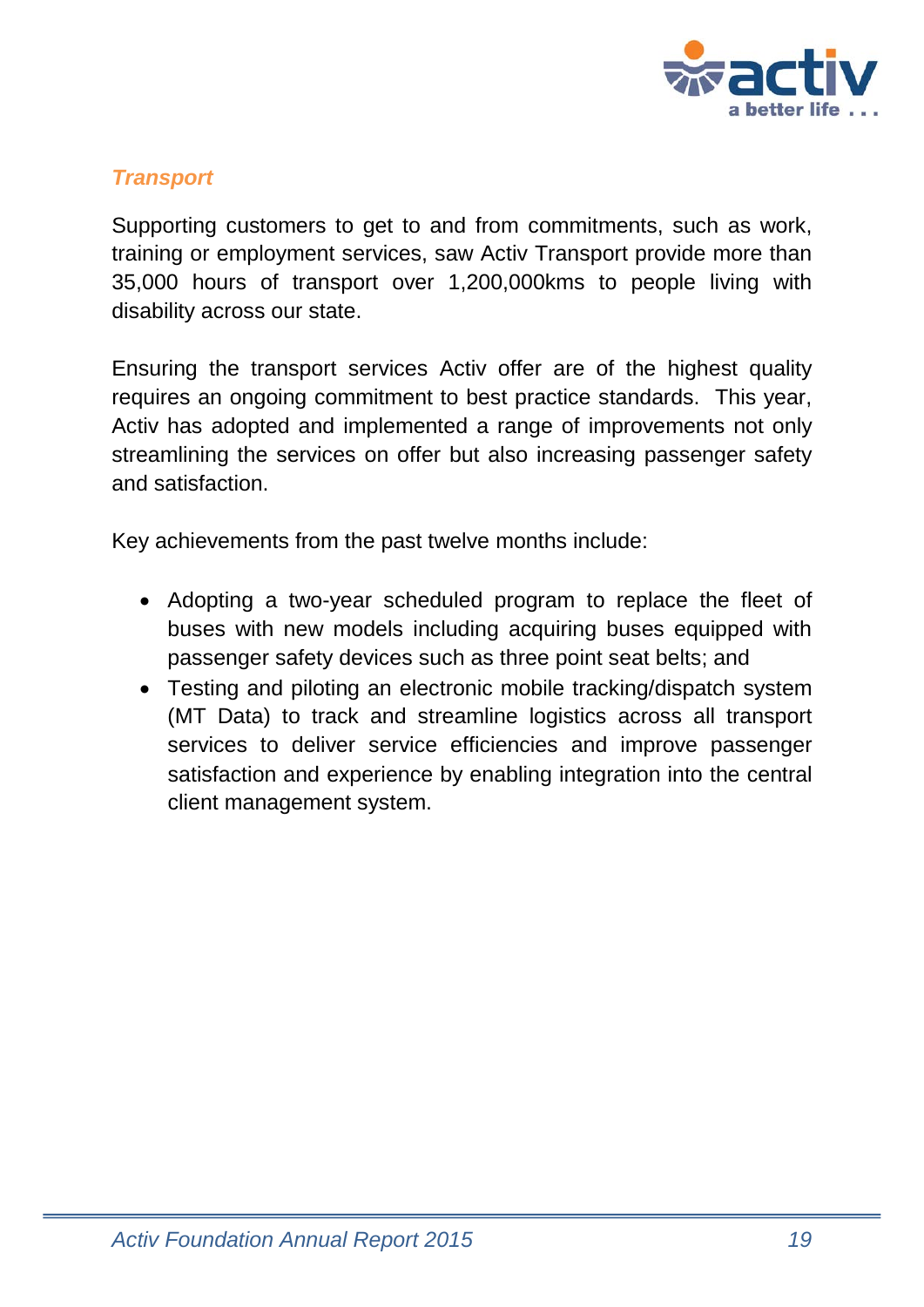

### <span id="page-22-0"></span>**Internal supports**

#### <span id="page-22-1"></span>*Service Improvement*

In response to the growing need for innovation and adaptation of services and supports throughout Activ, the Service Improvement team continues to deliver strategies and initiatives aimed at ensuring services and supports are adaptive and flexible enough to meet the needs of our customers, providing a seamless customer experience, and ensuring financial sustainability for Activ into the future.

Key achievements over the past twelve months have included:

- Supporting a person centred practice across Activ to help customers develop whole of life plans based on their needs, wants, desires and goals for the future. Each plan identifies the type of support customers wish to receive, what they hope to achieve throughout the coming year and the milestones they hope to reach and surpass;
- Developing and delivering a positive behaviour support model and eliminating restrictive practices so that, as part of a person centred approach, Activ is able to communicate and interact with people with a disability in a manner most appropriate to them. This approach seeks to reduce the physical controls and restrictions and open up positive, enabling environments that encourage greater choice and control for people with disability;
- Navigating the NDIS / My Way landscape, integrating implications of each trial into operational practices and building relationships with the National Disability Insurance Agency (NDIS) and Disability Services Commission (DSC) to ensure Activ is appropriately positioned in order to provide sustainable supports and services into the future;
- Developing the role of the Client Services team to provide a central point of contact for people entering or accessing supports and services within Activ, creating an increased ability to support a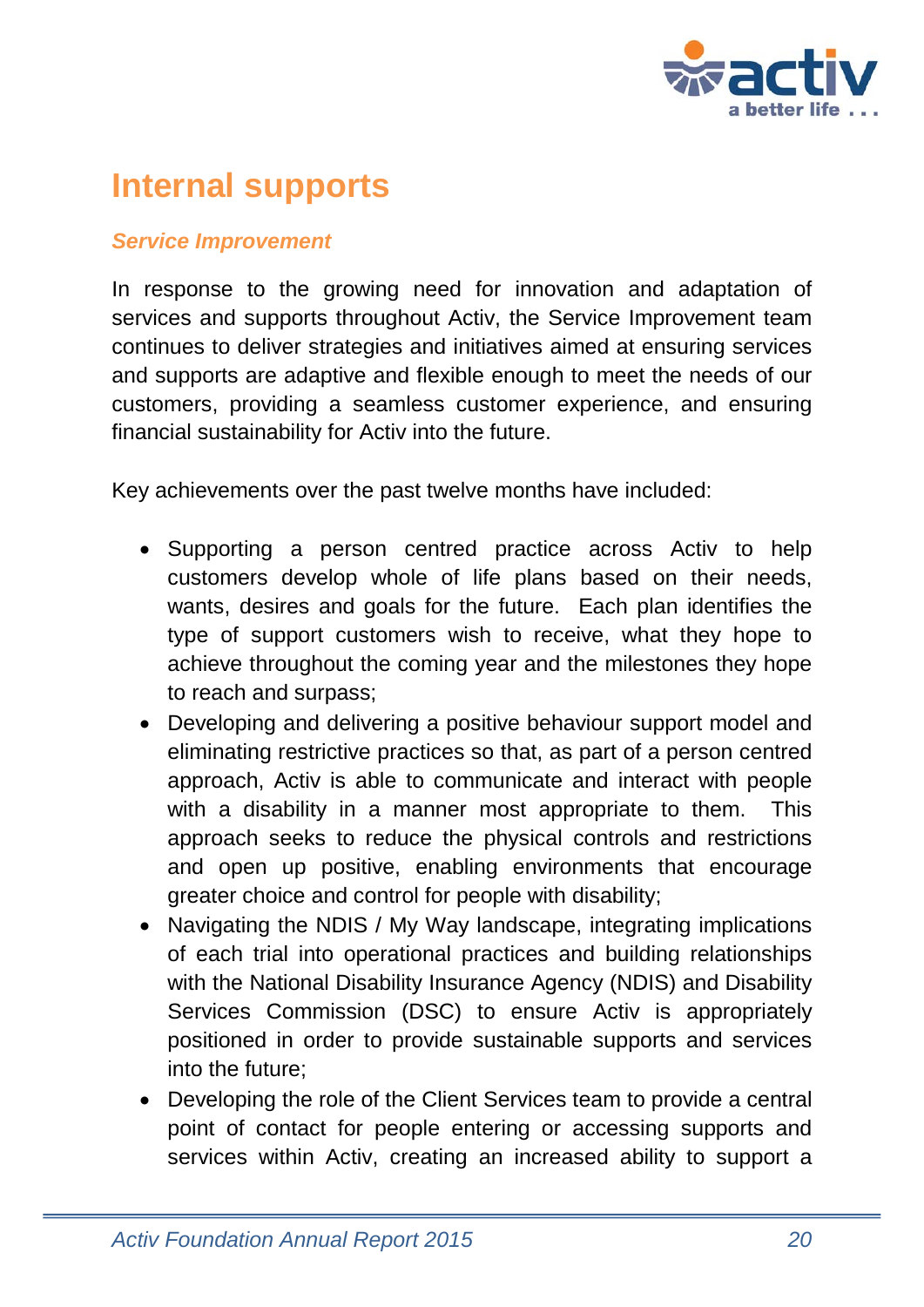

customer's whole of life, person centred plan by increasing exposure to the range of supports on offer throughout Activ; and

• Redeveloping Activ Pathways Registered Training Organisation to build on its existing program base and deliver an extended range of training options to a wider audience, in a financially viable and sustainable model.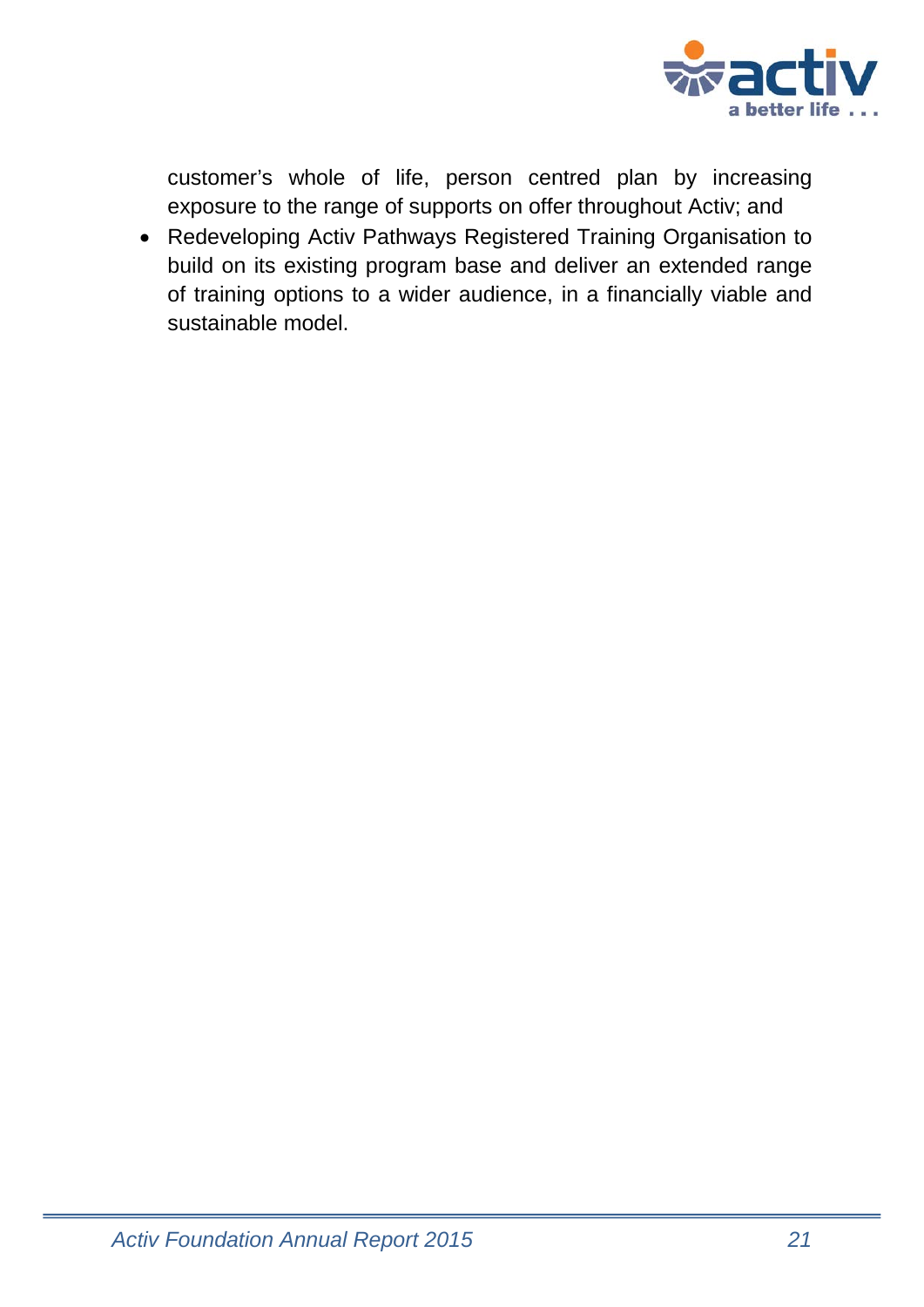

### <span id="page-24-0"></span>*Fundraising and Community Engagement*

The generosity of the Western Australian community has provided support to Activ for over 60 years and in turn has allowed Activ to increase its support to people living with disability. This year Activ received almost \$1,300,000 thanks to the incredible support of its fundraisers, donors and community.

Activ's major fundraising event, the Chevron City to Surf for Activ, was broadcast live on Channel 9 for the first time in the event's history. More than 47,000 participants took part walking, wheeling, jogging or running the courses in Karratha, Geraldton, Busselton, Albany and Perth in July and August 2014. In celebration of the event's  $40<sup>th</sup>$  anniversary participants were encouraged to dress in retro theme.

In addition to the funds raised through registrations, participants also fundraised \$581,530 for more than 140 causes across Australia.

The series of events would not be possible without the support of more than 1,500 volunteers across the state who dedicate their time and energy both on the day and in the lead up to each event. We are incredibly grateful for their hard work and dedication to making the series such a success.

Other fundraising achievements this past year included attending and benefitting from the 20<sup>th</sup> Anniversary Dragonfly Annual Charity Golf Day at Hillview Golf Course. A record number of teams turned out to take part in the golf day and bids came in thick and fast at the auction dinner that followed. Sincere thanks to the team at Hillview Golf Club who raised almost \$20,000 for Activ throughout the day.

A significant focus this past twelve months has been building community engagement, encouraging feedback and conversation, and creating and increasing connections throughout the many communities in which Activ operates. A key community engagement service is the Activ Library located in Wembley. This year the library has:

• Supported the community through the provision of disability related learning and educational resources;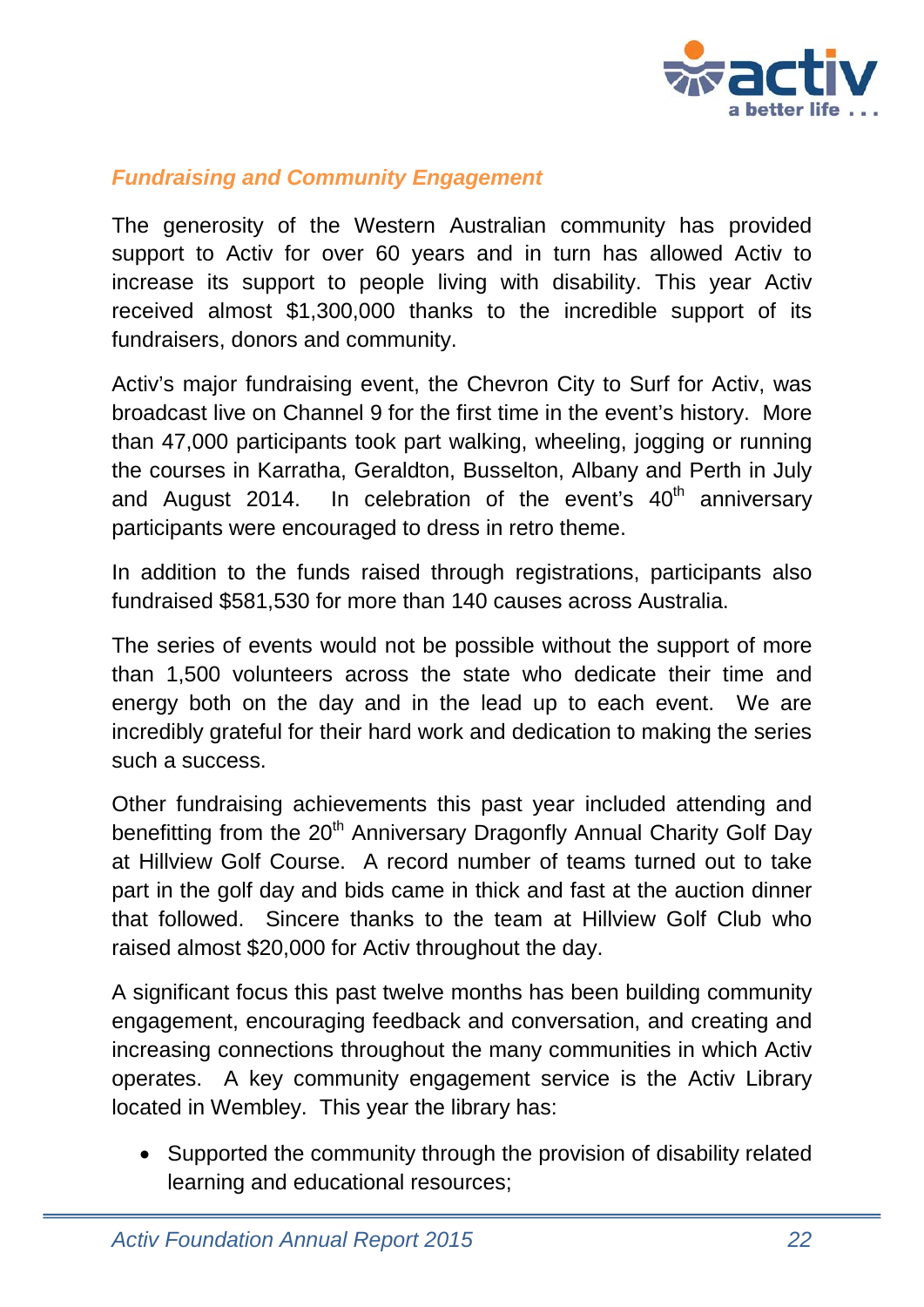

- Hosted a range of community events including a morning tea for International Day of People with Disability; a series of workshops on understanding and supporting people with autism, communication intervention and promoting emotional literacy facilitated by Dolly Bhargava a disability speech pathologist; and an 'Assistance dog' workshop profiling the role assistance dogs have in the disability community; and
- Engaged in digital marketing and communications with the launch of its Facebook page and a series of electronic newsletters. The Parent Portal, hosted on the Activ website, also received updates and enhancements to ensure it remains relevant to its increasing numbers of users.

In order to create the Activ of the future, it is vital that the voice of the community is heard and significant work this past year has been undertaken in this regard including:

- Reviewing the Connecting with Activ Framework led to a communication survey of all employees, customers, families and guardians to determine their level of connectedness with Activ. The survey also provided the opportunity to understand future communication needs and requirements of the community to inform and shape the way Activ communicates in the future; and
- Following the changes to the Constitution, work commenced on the Friends of Activ Framework. This is intended to guide how Activ engages to create deeper, more mutually beneficial relationships with Activ's customers, their families, advocates and carers. Stakeholders will be kept informed of activities and news within Activ in a way that is meaningful and relevant to them and will be given the opportunity to give ongoing and systematic feedback.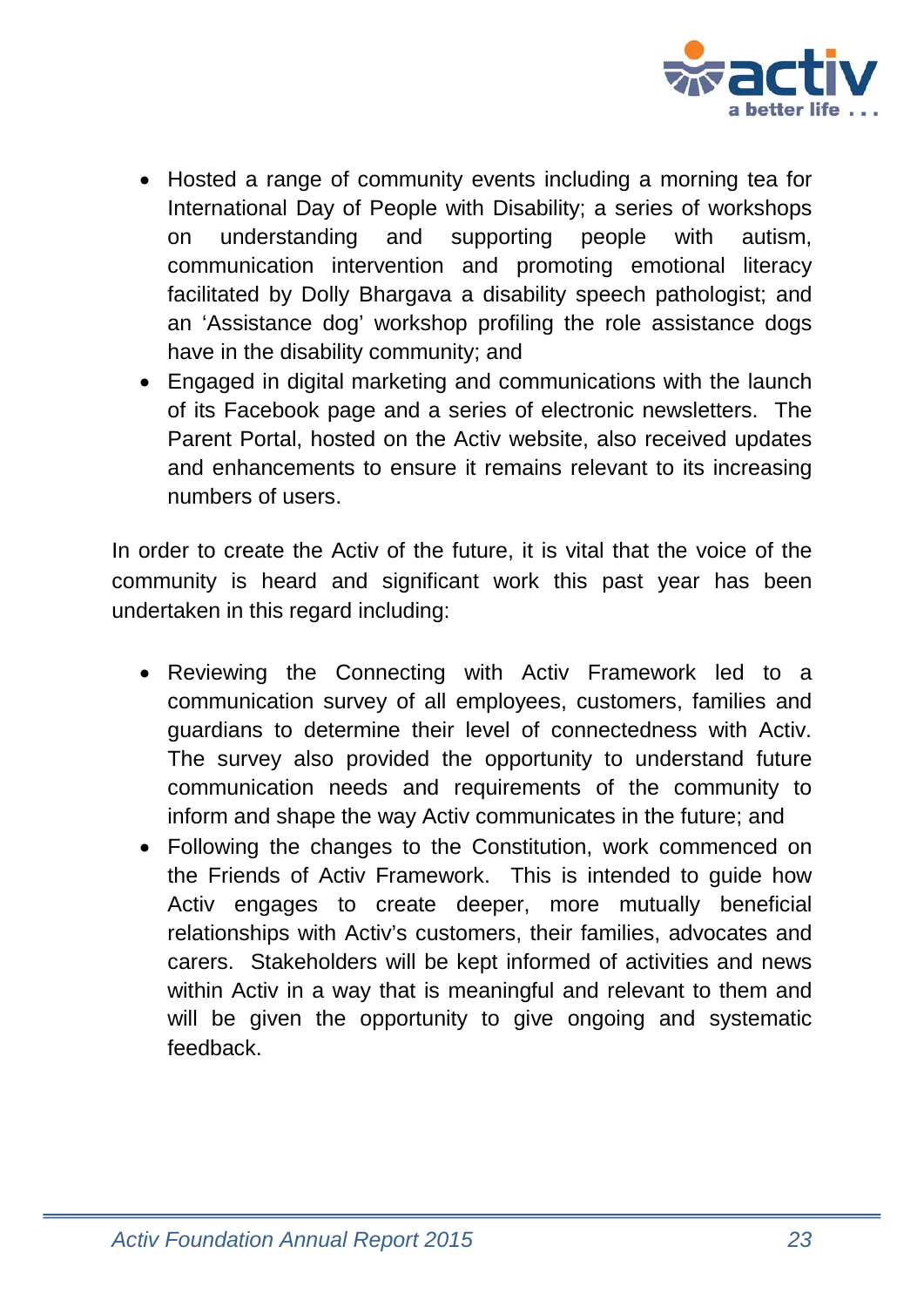

### <span id="page-26-0"></span>*Central Services*

As Activ navigates the sector changes and implements the significant organisational changes needed, it is vital that central support services are robust enough to support Activ through its transformation. This year has seen significant progress in improving Activ's central supports and delivering on its strategic goal to be the partner people choose to enable them to achieve the life they envisage.

Key achievements from the past twelve months include:

- Launching Activ's new Strategic Plan, Activ8, across the organisation with the release of Activ's Blueprint in July 2014. Ongoing work continues to embed Activ's Vision, Purpose, Manifesto, Values, Strategies and Goals for the next three years to ensure staff, employees and customers are aware of Activ's future direction and committed to their part in the journey;
- Developing and releasing Activ8 Values Recognition Program in late 2014 aimed at embedding Activ's revised Values across the organisation, translating each Value into everyday life and bringing all Values to life in Activ's diverse and disperse workplaces;
- Implementing an integrated client management system providing a single source of truth for all customer information and records as well as the ability to support and manage individual funding;
- Renewing the focus on leadership development for senior and front line leaders with a refreshed leadership forum series, offering skills acquisition via a combination of self-awareness tools and practical and accountable participation in organisational initiatives; and
- Holding the Annual Activ Artspace Exhibition, which saw artwork created by people living with disability on display and available for purchase during an art exhibition open to the general public.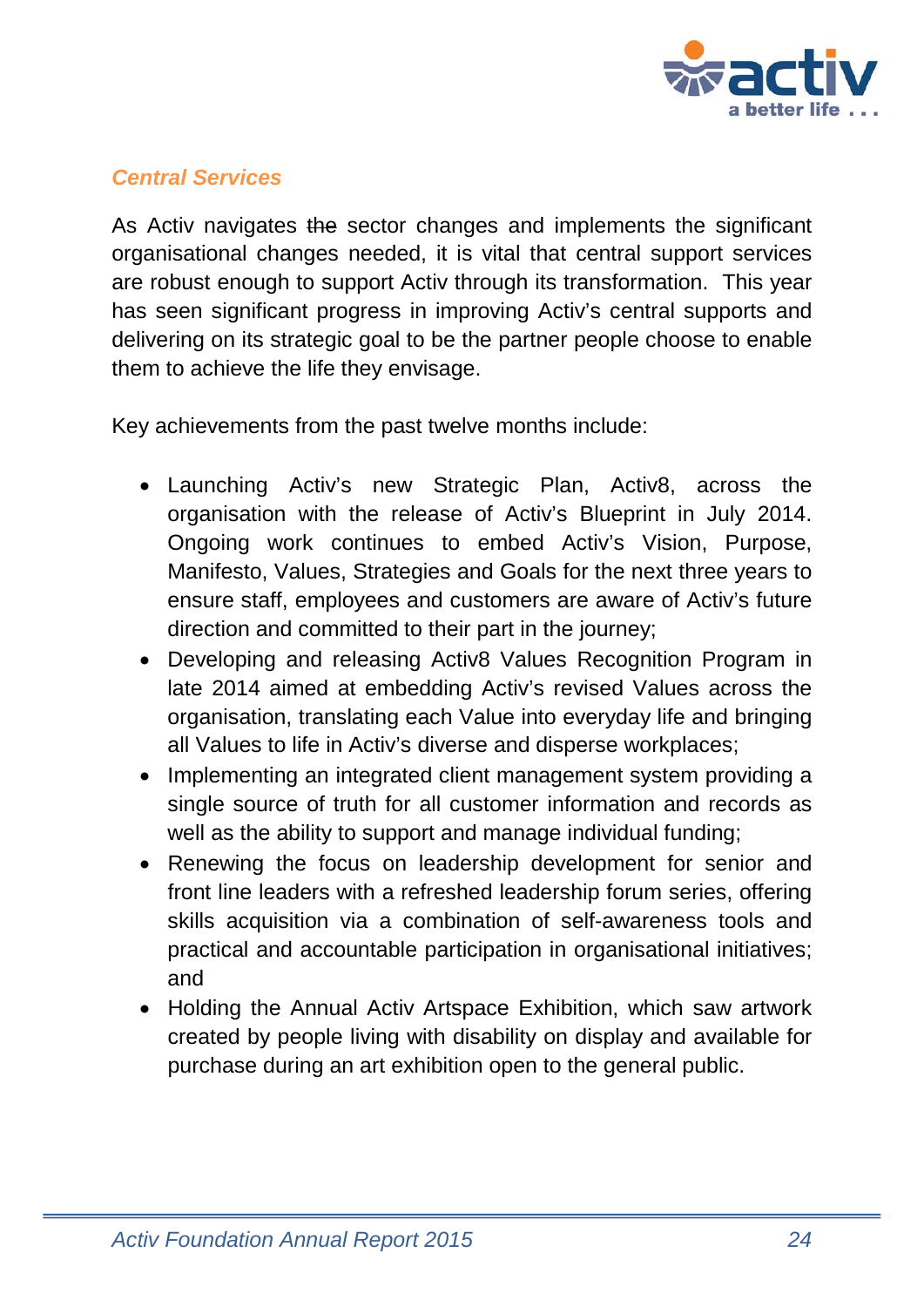

### <span id="page-27-0"></span>*Property Services*

Supporting customers in over 125 service locations across the state requires well-maintained properties and compliance across all required codes. The Property Services team work with staff, employees, customers and their families at each location to ensure the facilities meet the specific needs and requirements of the people using them.

As customers' needs change and their supports evolve to more personalised and tailored options, the facilities and properties they frequent, share or live in are also changing and adapting. This past year has seen modifications, improvements and upgrades to many sites across Activ to ensure the facilities are tailored where possible, to meet the needs of staff, employees and customers.

Key achievements from the past twelve months include:

- Successfully transitioning residents from older, less appropriate housing to two new purpose built group homes in the Australind region, constructed by the Department of Housing under their Community Disability Housing Program;
- Supporting the team at Geraldton Business Services site to create a 'One Activ' hub of services by integrating and co-locating Business Services, People Skills and Community and Home and Community Care services; and
- Delivering property condition reports for all Activ premises allowing for greater budgetary accuracy regarding maintenance projections and forecasting requirements.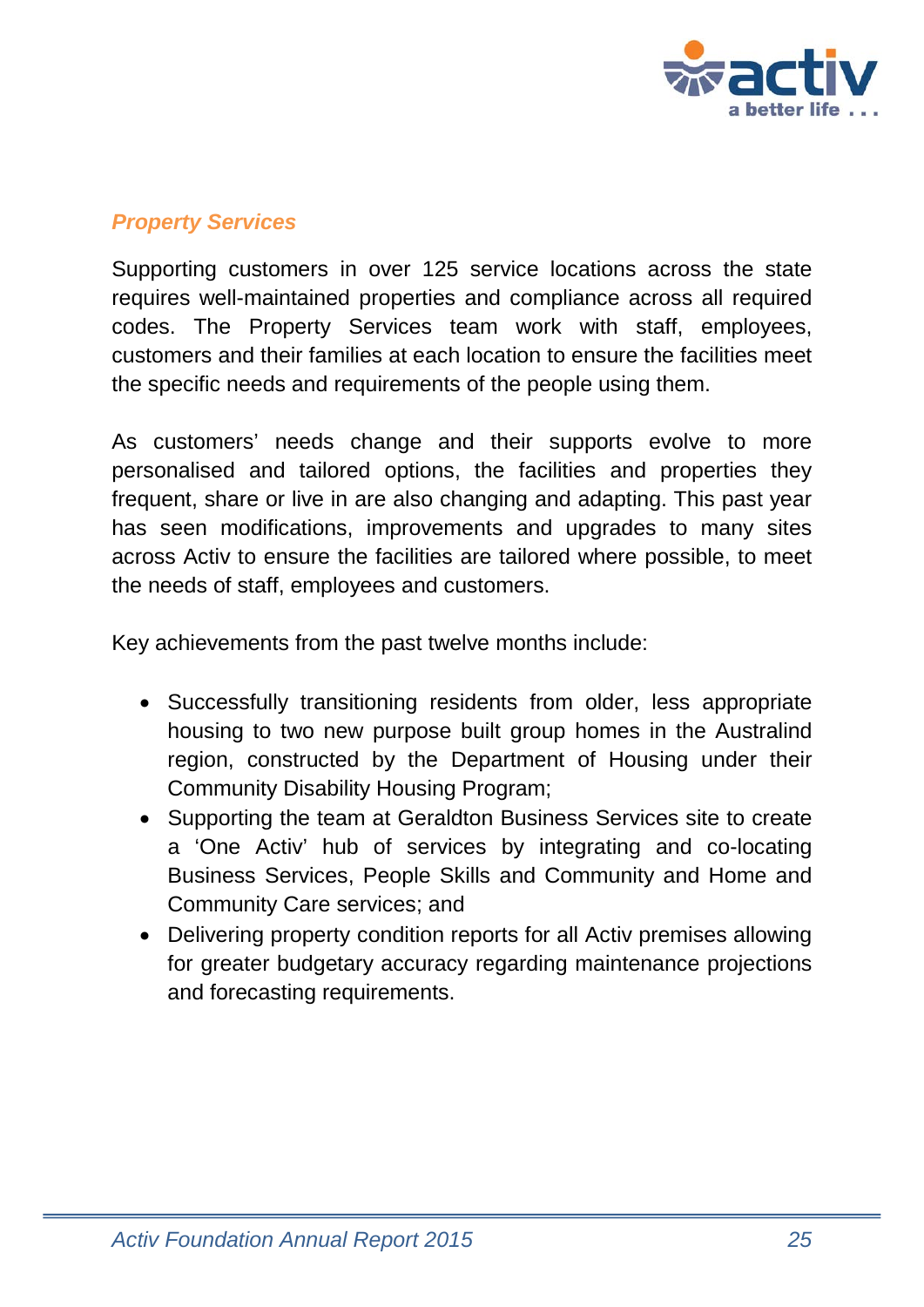

### <span id="page-28-0"></span>**Financials**

| <b>STATEMENT OF COMPREHENSIVE INCOME</b>       |          |          |
|------------------------------------------------|----------|----------|
| FOR THE YEAR ENDED 30 JUNE 2015                | 2015     | 2014     |
|                                                | A\$ '000 | A\$ '000 |
| Revenue                                        | 95,126   | 88,795   |
| Expenditure                                    | 92,196   | 88,721   |
| <b>Total Comprehensive Income for the Year</b> | 2,930    | 74       |
|                                                |          |          |

### <span id="page-28-1"></span>*Revenue*



| <b>State Government Funding</b>      | 57% |
|--------------------------------------|-----|
| <b>Sales</b>                         | 16% |
| <b>Federal Government Funding</b>    | 14% |
| <b>Accommodation Related Revenue</b> | 6%  |
| <b>Other Revenue</b>                 | 2%  |
| Gain on Sale of Properties           | 1%  |
| Donations and Fundraising            | 1%  |
| <b>Rental Income</b>                 | 1%  |
| <b>Transportation Fees</b>           | 1%  |
| <b>Other Government Funding</b>      | 1%  |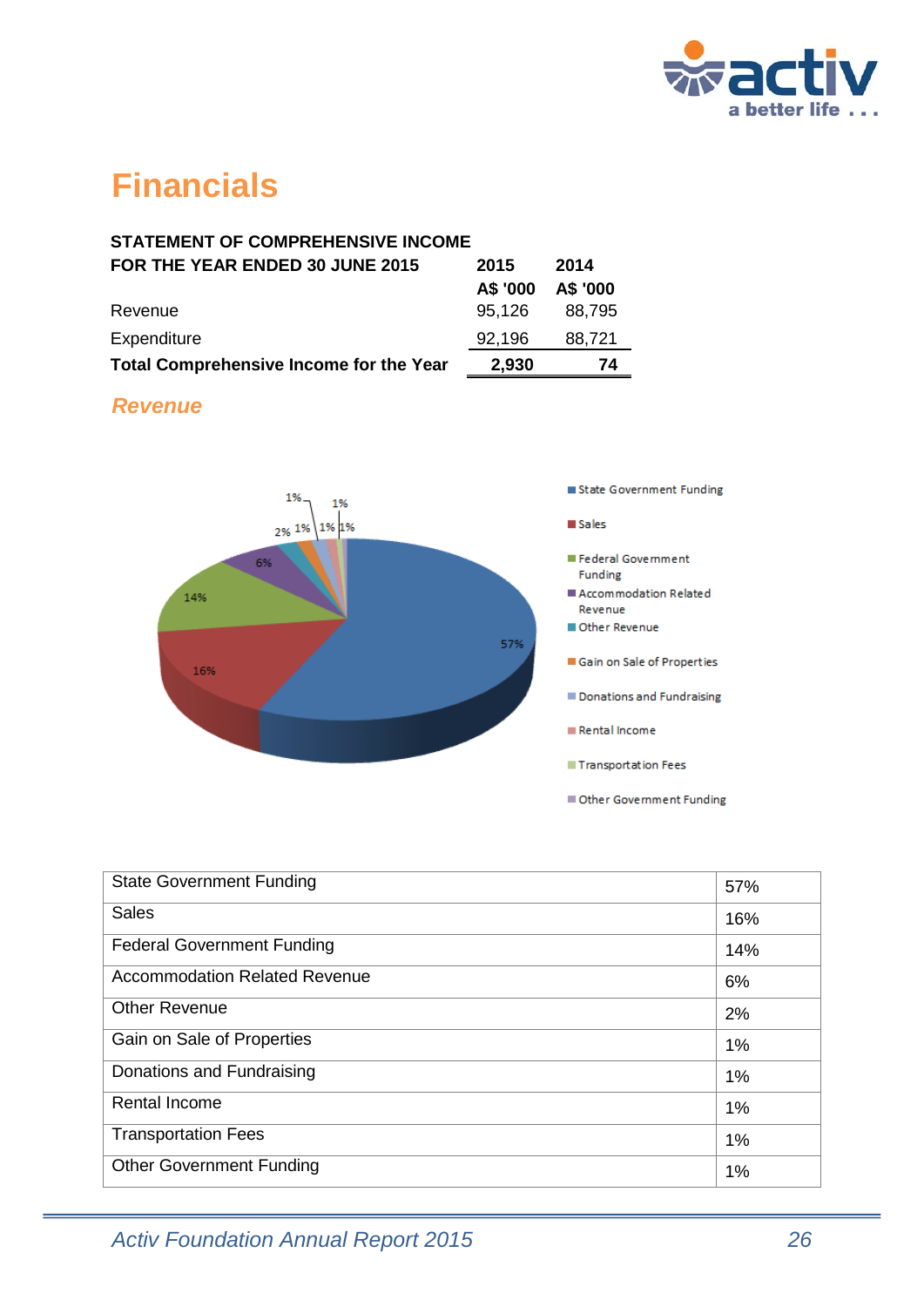

### <span id="page-29-0"></span>*Expenditure*



- Employee Benefits expense
- Other expenses
- Raw materials and consumables used
- Operating leases
- Repair and maintenance expense
- Depreciation and amortisation expense
- Accommodation household expense
- Audit, consultancy and
- legal expense  $\n **U**tilities\n$
- 
- Motor Fleet operating expense

| <b>Employee Benefits expense</b>      | 76%   |
|---------------------------------------|-------|
| Other expenses                        | 6%    |
| Raw materials and consumables used    | 5%    |
| <b>Operating leases</b>               | 3%    |
| Repair and maintenance expense        | 3%    |
| Depreciation and amortisation expense | 2%    |
| Accommodation household expense       | 2%    |
| Audit, consultancy and legal expense  | 1%    |
| <b>Utilities</b>                      | $1\%$ |
| Motor Fleet operating expense         | 1%    |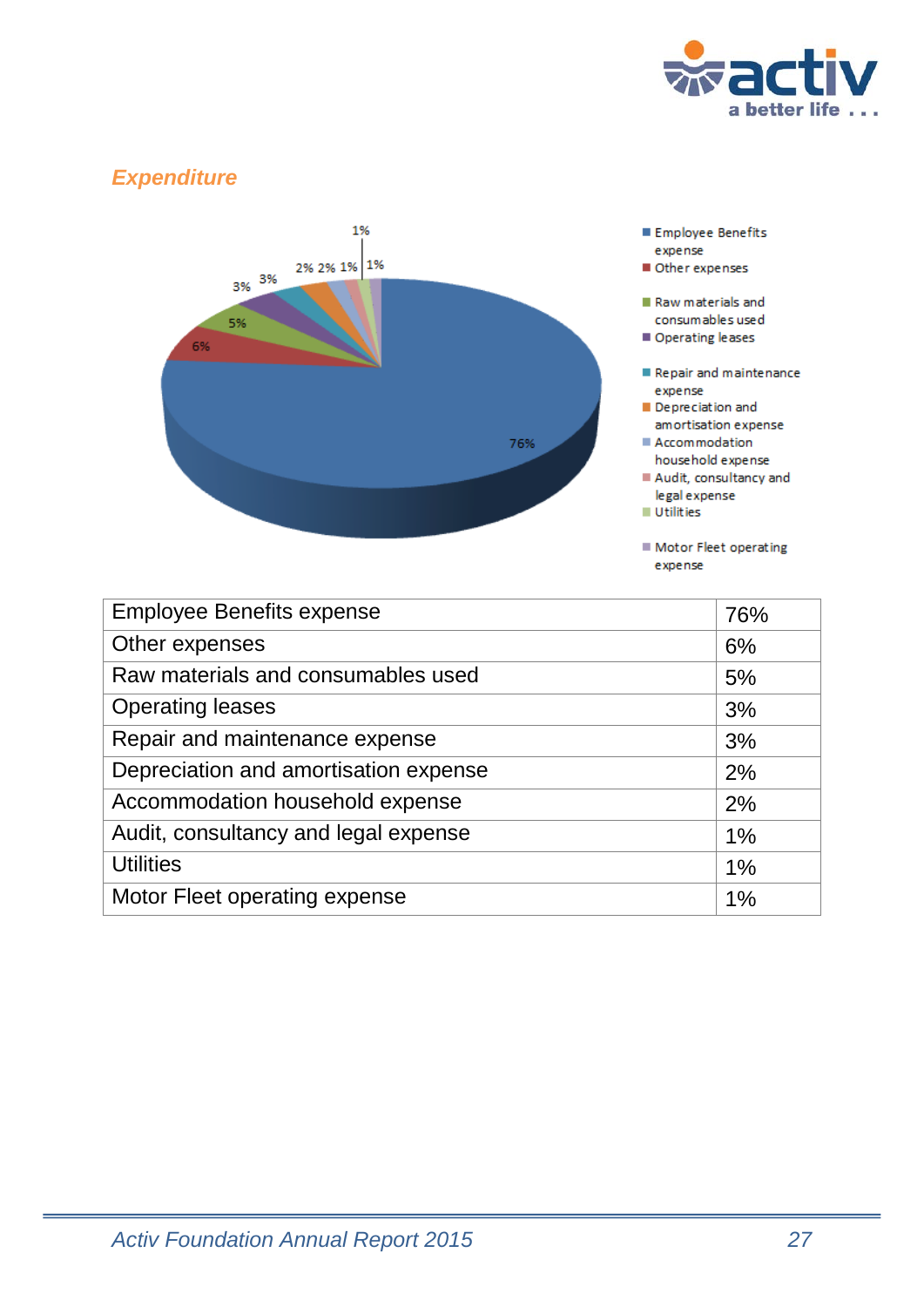

### <span id="page-30-0"></span>*Statement of Financial Position*

#### **STATEMENT OF FINANCIAL POSITION AS AT 30 JUNE 2015**

|                            | 2015          | 2014              |
|----------------------------|---------------|-------------------|
|                            |               | A\$ '000 A\$ '000 |
| <b>Total Assets</b>        | 50,266 51,347 |                   |
| <b>Total Liabilities</b>   | 22,575        | 26,586            |
| <b>Net Assets</b>          | 27,691 24,761 |                   |
|                            |               |                   |
| Reserves                   | 1,751         | 8,355             |
| <b>Accumulated Surplus</b> | 25,940        | 16,406            |
| <b>Total Equity</b>        | 27,691        | 24,761            |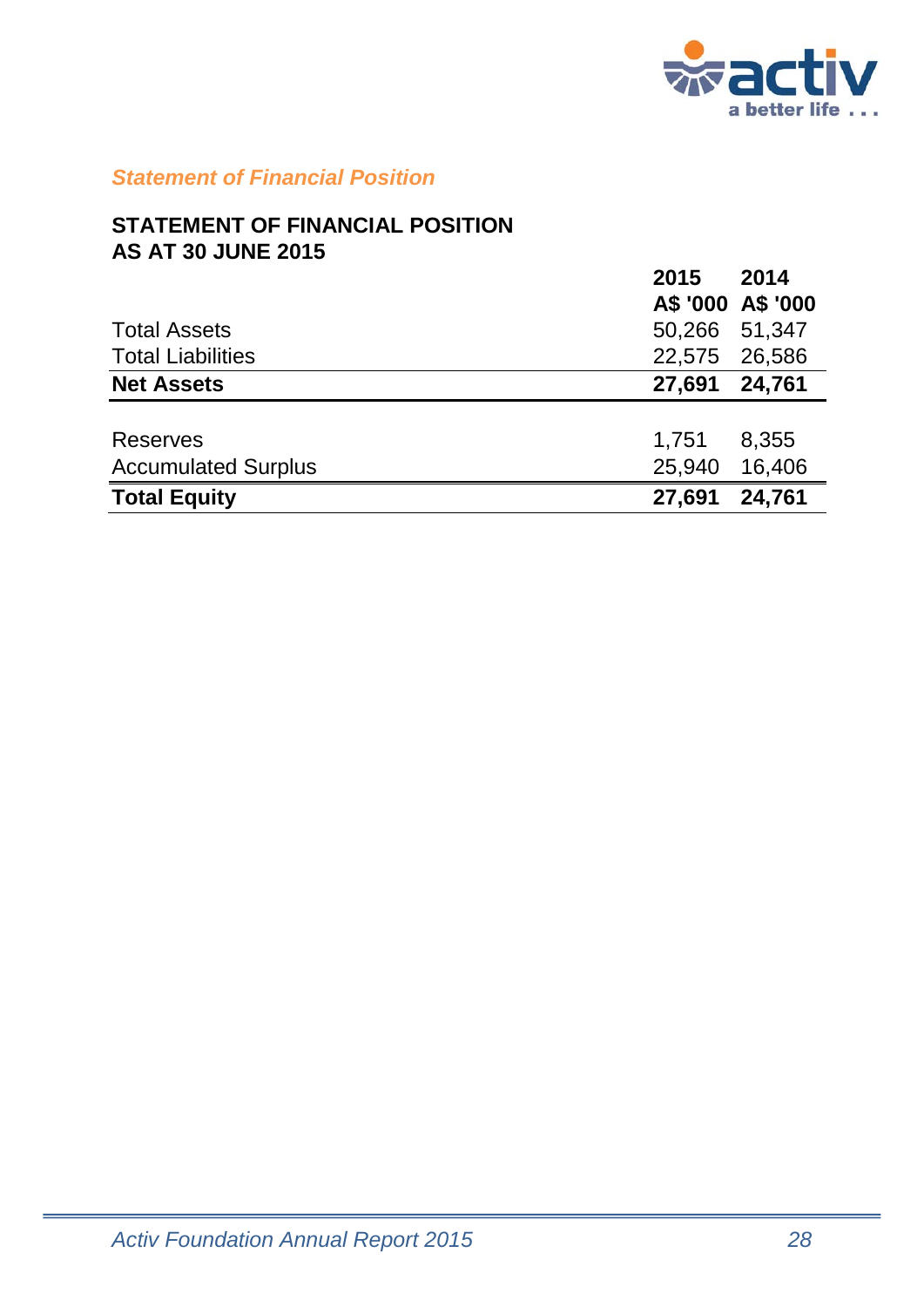

### <span id="page-31-0"></span>**Governance**

Activ is a not-for-profit organisation incorporated under the Associations Incorporation Act 1987. Activ's purpose is to enable people living with disability to pursue a better life.

The role of the Board is to ensure, on behalf of people with disability, and their families, that Activ stays true to purpose, is dedicated to meeting all legal and moral responsibilities and requirements, and the appropriate performance of services. Activ is committed to the adoption of ethical, business-like and lawful conduct in all areas of Activ and, in doing so, binds Board members to the same principles and practices.

Activ's Board has a governance framework to ensure the organisation complies with relevant legislation and reflects the Board's commitment to the principles of good governance. In 2015, Activ assessed its governance practices against the Australian Charities and Not-For-Profits Commission (ACNC) Governance Standards and the Australian Securities Exchange (ASX) Corporate Governance Council's Corporate Governance Principles and Recommendations (Third Edition). The full Corporate Governance Statement can be accessed at [www.activ.asn.au.](http://www.activ.asn.au/)

As previously stated, the 2014 Annual General Meeting saw the membership vote to adopt a new Constitution and appoint the inaugural Council to ensure that Activ's governance structure is suited to meet future challenges. The Council (comprising Honorary Life Governors, Trustees, former and existing Board members) has now assumed the responsibilities and obligations that previously sat with the members of Activ.

### <span id="page-31-1"></span>*Your Council Members*

- Blanchard, Murray (Chair)
- Francks, John (Deputy Chair)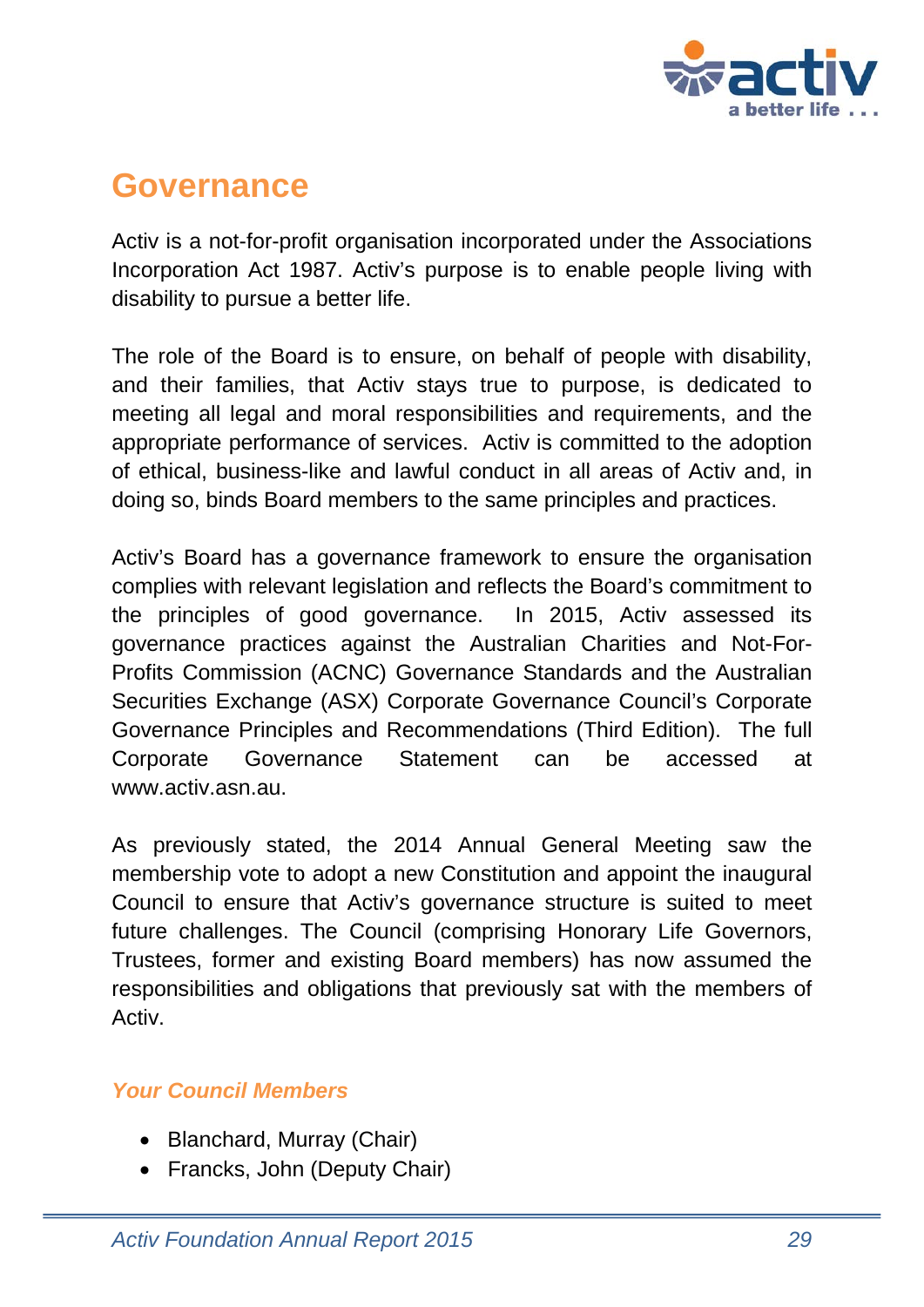

- Barton, Dennis
- Battrick, Matthew
- Booth, Ken
- Carle, Colin
- Costigan, Hazel OAM
- Edwards, Andrew
- Groves, John
- Hebiton, Maxine
- Thomas, Tina
- Walker, Leonie OAM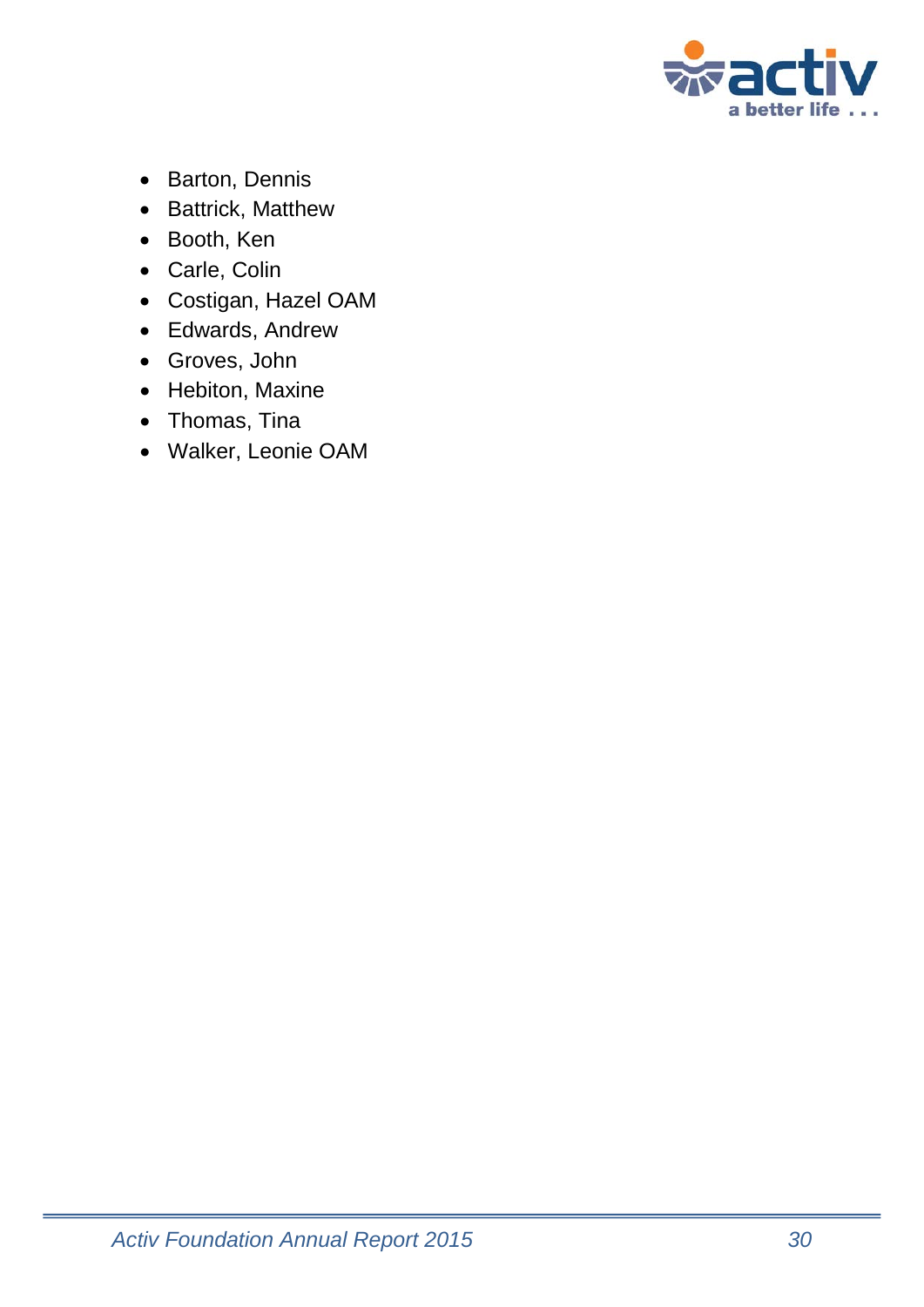

### <span id="page-33-0"></span>**Board Member Bios**

### *Andrew Edwards (President)*

Andrew joined the Board in October 2008 and was re-elected in 2010 and 2012. Andrew was elected President and Chair by the Board in 2011. A chartered accountant by background, Andrew Edwards is a professional company director whose career has included 25 years as a partner in PriceWaterhouseCoopers.

His business experience has embraced a wide range of commercial activities, including mergers and acquisitions, business valuations and project reviews, as well as management and Board of Directors leadership roles.

He is a past National Vice President of the (then) Securities Institute of Australia (now the Financial Services Institute of Australasia) and past President of the Western Australian division of that Institute. He is a past State Councillor of the (then) Institute of Chartered Accountants (now Chartered Accountants Australia and New Zealand), past State Chairman of the Institute's local Education Committee and a past member of its National Education Committee.

He currently serves on the Boards of MMA Offshore Limited and Nido Petroleum Limited and is Chairman of MACA Limited. Andrew is a fellow of the Australian Institute of Company Directors.

Andrew is also a member of the Activ Council.

### *Tina Thomas (Deputy President)*

Tina was appointed to the Board in October 2006. Tina is a management consultant and company director with a career spanning more than 20 years' experience in the oil and gas industry. Her business has included a wide range of leadership roles including strategy, human resources, mergers and acquisitions, corporate affairs, indigenous affairs, health, safety and environment, security and emergency management and sustainability.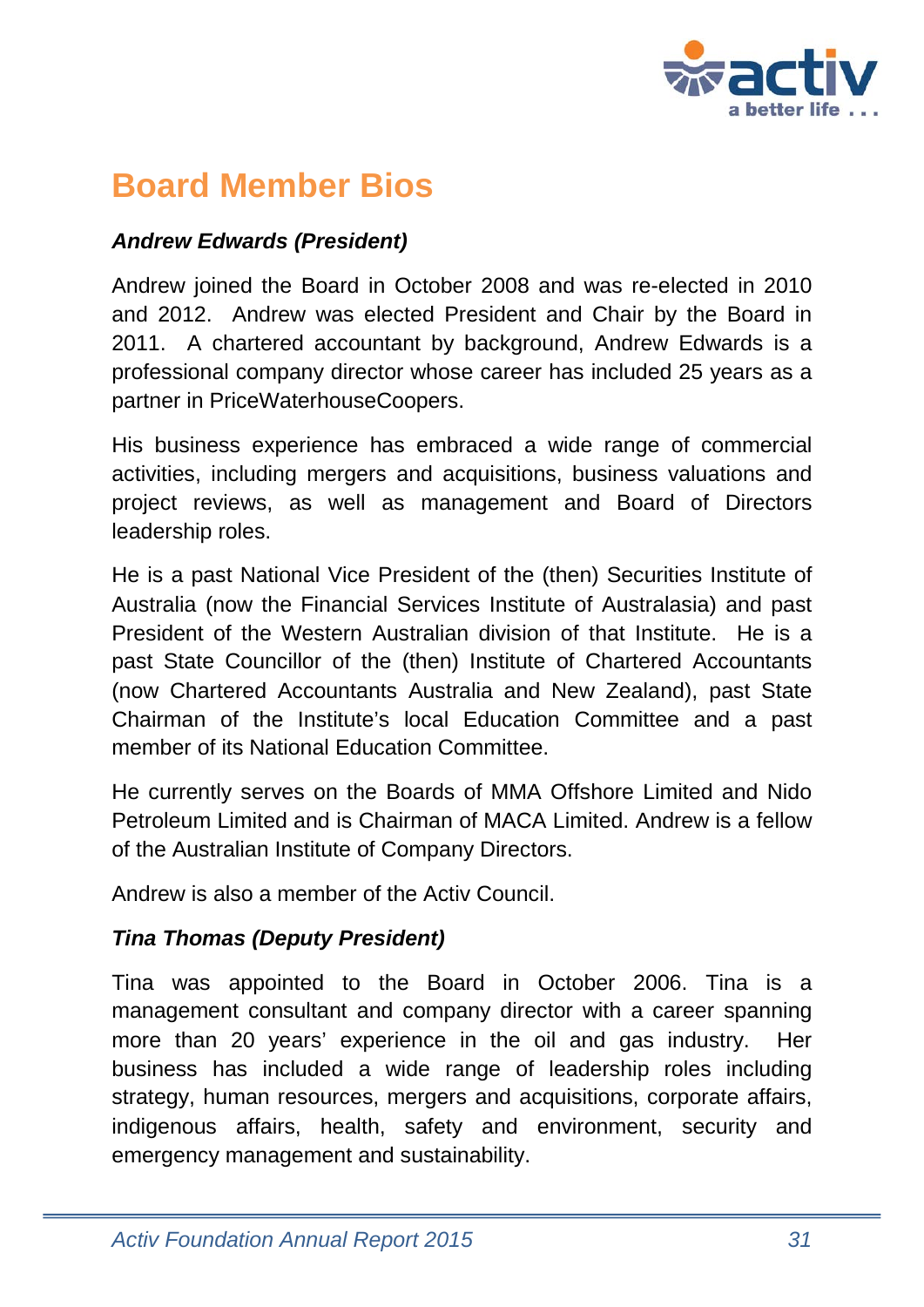

Tina is the Chair of the Governance and Nominations Committee and a member of the Council.

### *Stephanie Black*

Stephanie Black was elected to the Activ Board in 2008. Stephanie is the Executive Director, Government Procurement in the WA Department of Finance. She was previously Executive Director responsible for ICT Commissioning at the Fiona Stanley Hospital. Stephanie has a broad background in Government and the private sector and was Chief Executive Officer at United Credit Union until its merger in 2009.

#### *Ian Brown*

Ian was appointed to the Board in March 2013. Ian is an experienced and successful entrepreneur, having taken various innovative technologies and business models and turned them into successful businesses. Ian has an MBA and he is an Entrepreneur in Residence at INSEAD (Europe's #1 Business School) and a Fellow of the Australian Institute of Company Directors and the Australian Institute of Management. Ian is also a non-executive director at Recce Limited - a company focused on Soluble Synthetic Polymer Antibiotics, Cytomatrix Limited - a company focused on Cord-Blood Stem Cell Therapeutics, HeiQ (Aust) Pty Ltd - a company focused on Nanofiber Textile Productand InterGrain Pty Ltd - a company focused on Wheat And Barley Seeds Breeding. Ian is also Chairman at Morrgul Pty Ltd - a company focused on Aboriginal Businesses Development across the Kimberley.

### *Julie Cox*

Julie was appointed to the Board in November 2014 to fill a casual vacancy. Julie is an experienced finance professional with over 30 years' experience covering mergers and acquisitions, business valuation, project evaluation and strategy development.

Julie is currently General Manager – Business Development with Craig Mostyn Group, a leading agribusiness company in Western Australia.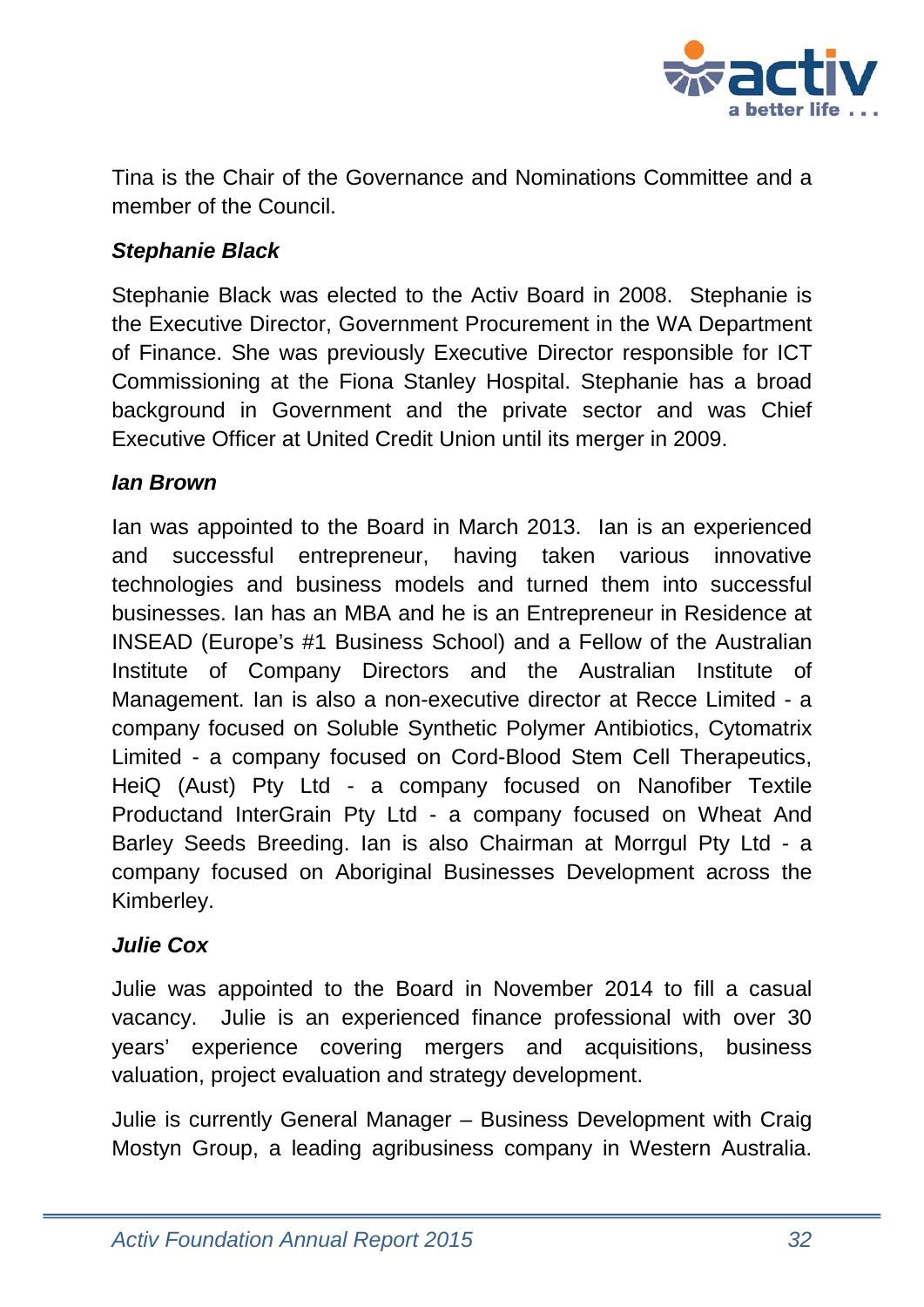

Prior to 2012, she was a director in PricewaterhouseCoopers' corporate valuations, transaction support and consulting teams.

### *Craig Knox Lyttle*

Craig was appointed to the Board in June 2014 to fill a casual vacancy. Craig leads PwC's strategy consulting practice in Western Australia.

Craig's expertise includes growth strategy, infrastructure planning, customer-led transformation, commercial due diligence, enterprise performance management and sales and marketing.

Craig has over 22 years of global consulting and industry experience in strategy development and performance improvement in mining, utilities, mining and oil and gas services, universities, telecommunication, consumer goods, healthcare and government. Craig has also served not-for-profit organisations with a focus on homelessness.

Prior to moving to Perth, Craig was a strategy consultant with A.T. Kearney in North America, and led strategic planning and transformation functions at Telstra in Sydney. He began his career in the federal government as a policy advisor in the human services sector.

### *Neil Guard*

Neil was appointed to the Activ Board in 2011. His career includes more than 20 years in executive roles in both the corporate sector in the UK and public sector in Western Australia. Until July 2015 Neil was the Executive Director of the Drug and Alcohol Office, a position he held for 7 years. During this period he was seconded by the Minister for Mental Health for 6 months in 2010 to lead the establishment of the WA Mental Health Commission. Neil will shorty commence employment in the community services sector.

Before joining the Drug and Alcohol Office in 2008, he held the position of Executive Director of Healthway for 5 years, with previous senior roles including 4 years as Director of Accommodation Services in the Disability Services Commission.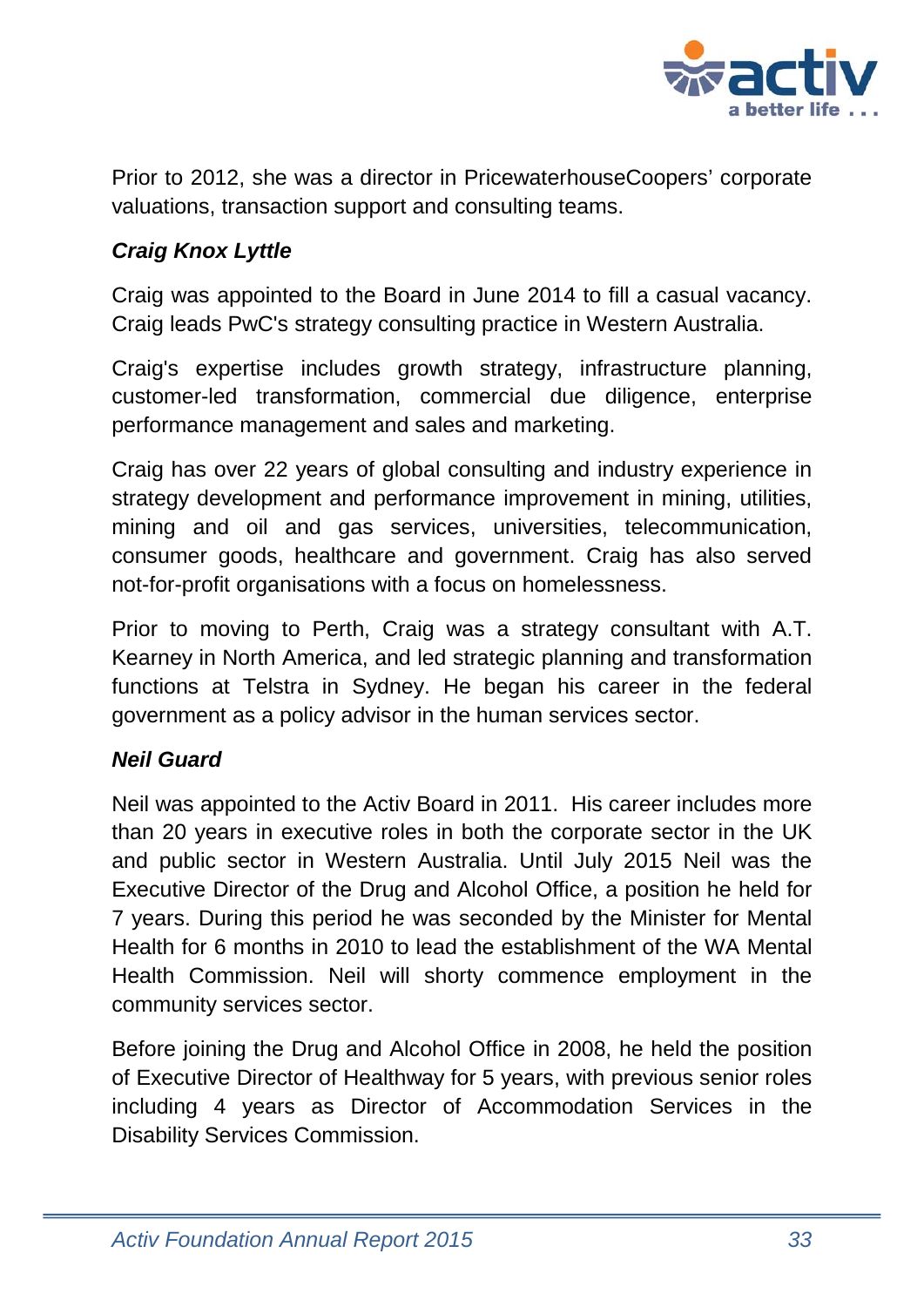

Throughout his career Neil has focused significantly on improving public health and wellbeing outcomes, particularly for disadvantaged populations. He is highly experienced in change and program management and has an extensive record in planning and successfully managing organisational reforms.

### *Tony Vis (Chief Executive Officer)*

Tony was appointed Chief Executive Officer in October 2007. He was previously elected to the Board as a metropolitan elected member in October 1998 and served as President from 2001 to September 2007.

He has extensive executive and commercial experience with a diverse range of organisations and is a Fellow of the Australian Institute of Company Directors.

Tony currently holds the position as Chair of the National Disability Service (NDS) State Committee in Western Australia and sits on the National Board of the NDS. He is a member of the Disability Services Commission CEO Round Table and the NDIA Hills Trial Western Australia Advisory Network.

### *Leonie Walker OAM*

Leonie joined Activ in 1975 and was elected to the Board in 2006. She has two adult sons with Intellectual Disability. Living on a farm in Wongan Hills, Leonie was active in establishing homes for special needs children. She now resides in Dunsborough with her husband and has a long association with local support groups in the area.

Leonie was awarded the Centenary Medal for Community Services in 2001 and received the Medal of the Order of Australia (OAM) in the 2015 Queen's Birthday honours.

Leonie is an Honorary Life Governor, Trustee and Council member of Activ.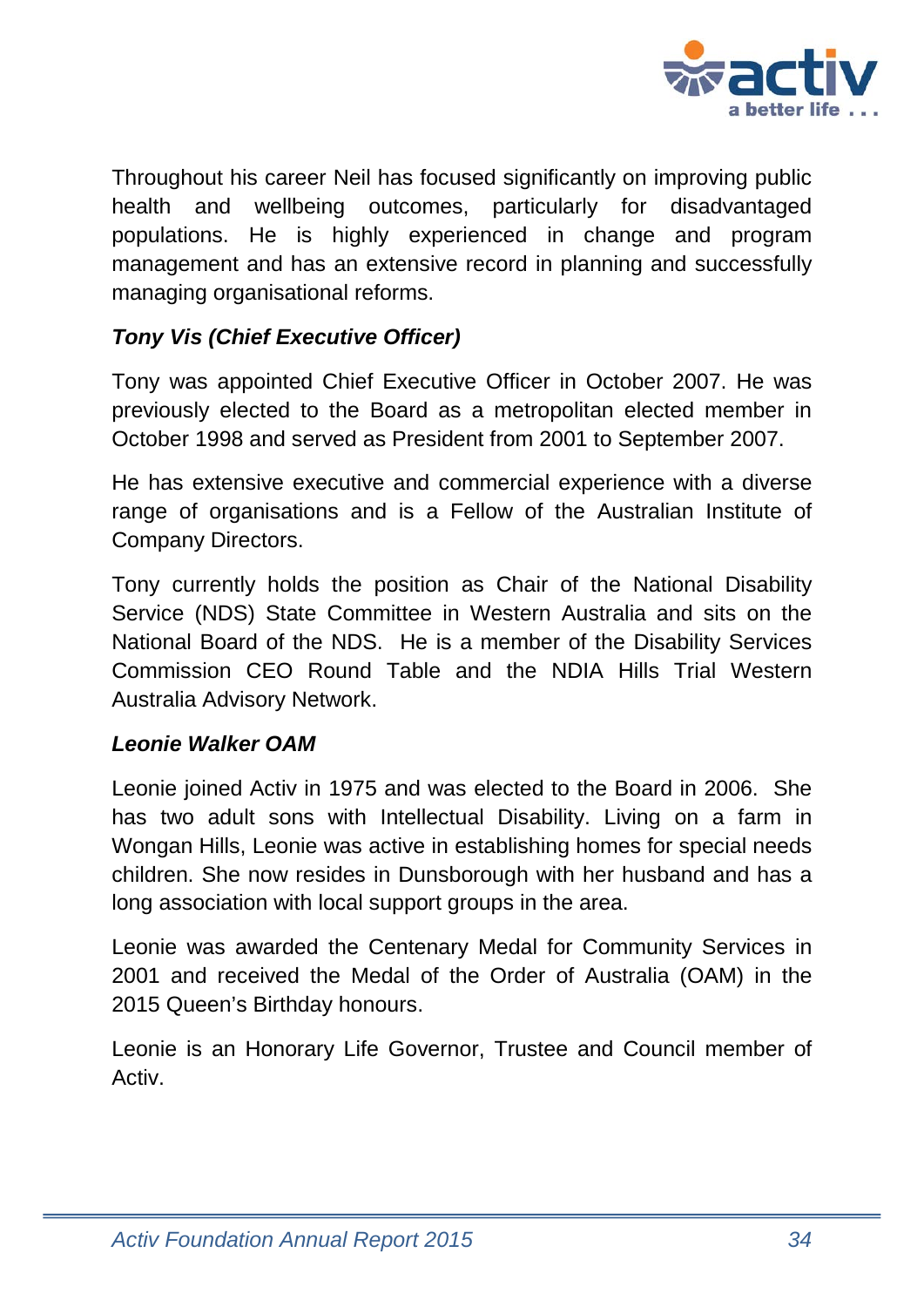

Subsequent to 30 June 2015, an additional Board member has been appointed, Mr Andrew Lefroy.

### *Andrew Lefroy*

Andrew was appointed to the Board in July 2015. Andrew has a BA in Philosophy from Murdoch University and is currently undertaking his Masters. Andrew has worked for many years as a stockman in his family business and has volunteered in a drug rehabilitation centre. Andrew is legally blind/vision impaired and uses technology and his positive attitude to assist him in his university studies and life in general.

### <span id="page-37-0"></span>**Executive Team Bios**

### *Tony Vis – Chief Executive Officer*

See Board Bio on page 34.

### *Danielle Newport – General Manager Strategy*

Danielle joined Activ in November 2011. Danielle is a qualified accountant (CPA) and Chartered Secretary (ACIS) and has over 15 years' experience working in senior finance and corporate roles. Since arriving in Western Australia Danielle has worked with Western Power, Murdoch University and Community First International. She is also director/company secretary of Perth Theatre Company and is a Graduate Member of the Australian Institute of Company Directors (AICD).

As a member of Activ's Executive team Danielle leads a number of teams. Activ's Australian Disability Enterprise (ADE) provides employment outcomes to more than 1,000 people with disability across sixteen workplaces in Western Australia. The Peoples Services, Community Engagement and Marketing, governance and Program Office teams deliver support functions to the whole of the organisation with a focus on the delivery of Activ's Strategic Blueprint.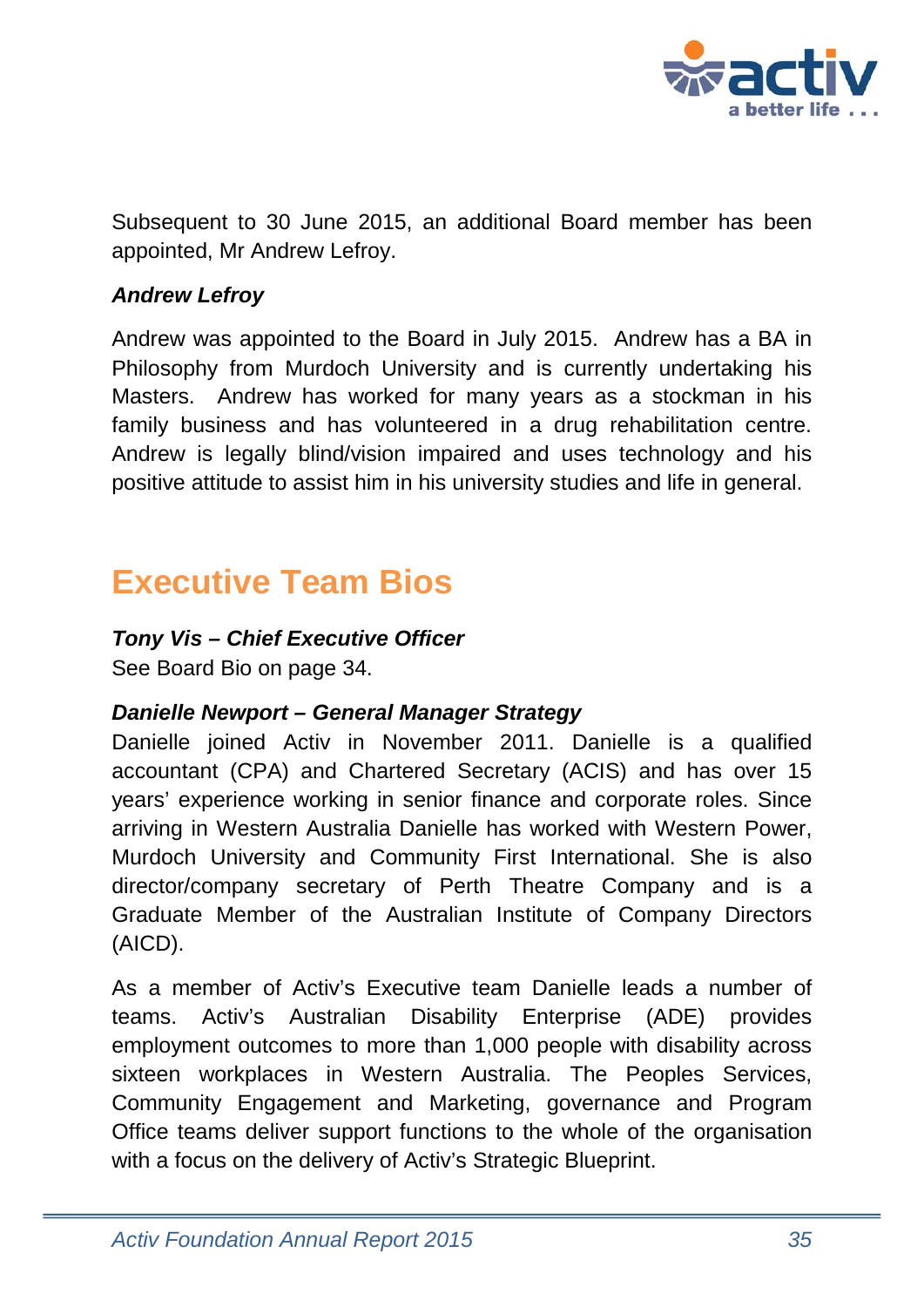

### *Shane Mauger – General Manager Service Improvement*

Shane joined Activ in July 2011 as General Manager of Accommodation and Community Services, a responsibility he maintained until January 2014 when he was asked to take on the newly created role of General Manager Service Improvement.

Service Improvement's primary function is to work in partnership with General Managers to support Activ's business activities and develop new services and support initiatives to embed into the organisation to meet the needs of our clients.

Shane is also responsible for the redevelopment of Activ's RTO, Pathways and Service Development Teams. Shane has over 20 years' experience in the disability field. He commenced his career in the disability sector as a direct care support worker with Nulsen Haven Association Inc (now Nulsen).

During his 14 years with Nulsen he held a number of positions including House Coordinator, Training Coordinator, Program Development Officer, Manager Community Services, Manager Accommodation and General Manager Operations, a role that he held for 5 years.

Shane left Nulsen in 2008 to take an appointment as the CEO of Identitywa where he undertook the re-development of the organisations operational activities. Shane held the position for three years.

Shane was previously a member of the National Disability Services (NDS) National Committee of Accommodation (4 years) and NDS State Accommodation Sub-Committee (6 years) and currently serves as a Board Member and Treasurer of Developmental Disability WA (5 years).

### *Mark Furr – General Manager Accommodation & Community Services*

After immigrating to Australia in 2008, Mark has been employed in the not-for-profit sector as an Executive in both Community and Employment services. Mark joined Activ in January 2012 and since 2014 has been employed as General Manager Accommodation and Community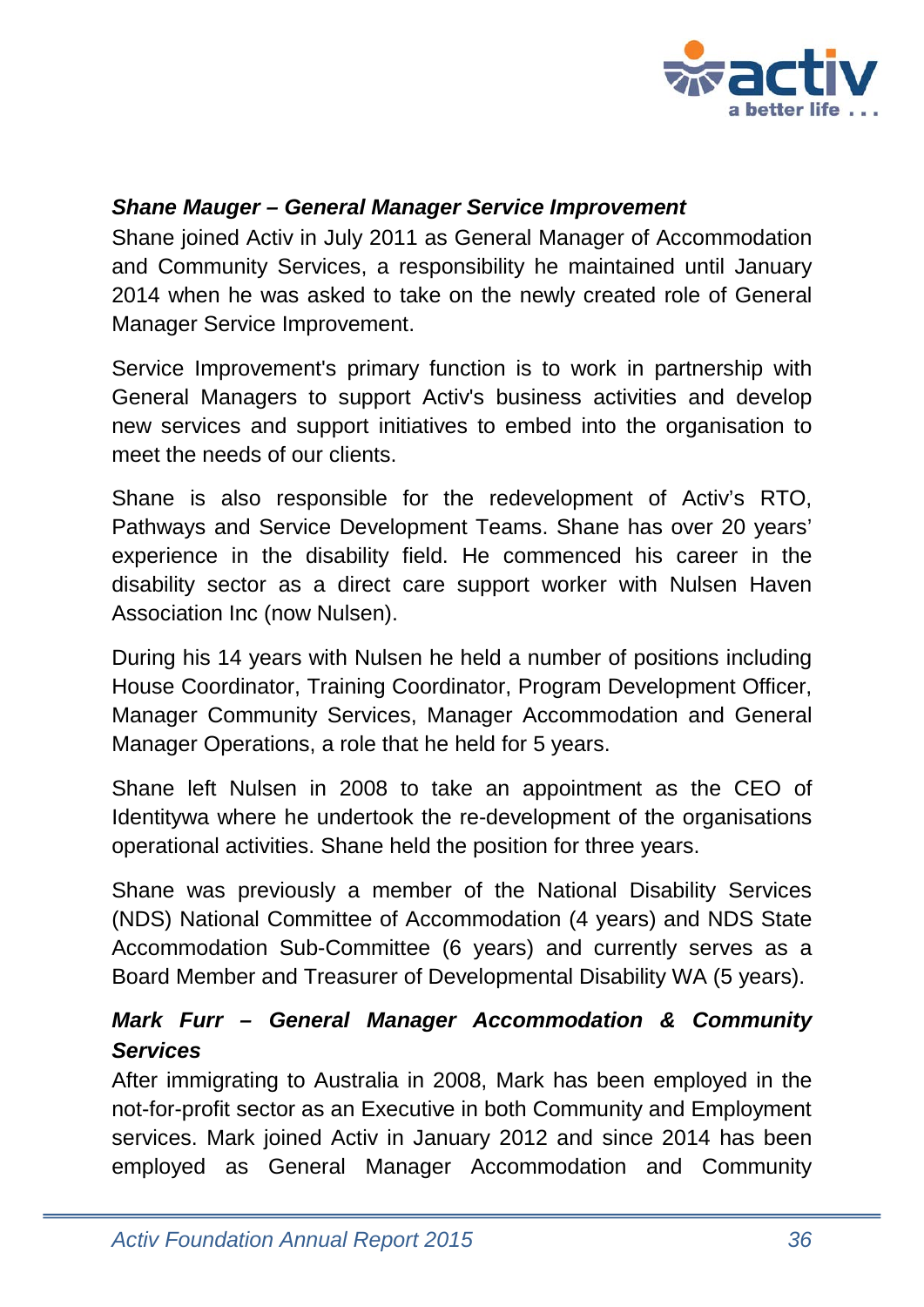

Services. Mark is responsible for the Disability Services Commission funded services provided by Accommodation, Respite, Intensive Family Support, Alternatives to Employment (People Skills and Community) and Recreation. In addition, Mark is also responsible for HACC services funded by the Commonwealth through the Department of Health. Mark's previous experience includes 24 years in the British Military. He has particular business acumen in operations and personnel management, training and quality assurance.

### *Jonathan Thomas – General Manager Assets*

Jonathan joined Activ in 1986 in Business Services. He later moved to Activ Property Services and for more than 25 years has worked as Planning and Safety Officer, Property Manager and Karingal Green Manager.

Jonathan was also Chief Property Officer for more than 10 years until his appointment as General Manager Group Development (now GM Assets).

As General Manager Assets, Jonathan is responsible for overseeing the extensive property portfolio of Activ including Accommodation and Business Services properties, leasehold and investment properties. In addition to this, he also oversees subdivisional work and construction projects such as the construction of the Activ Central Services building in Cambridge St. He also manages Activ's Transport Services.

### *Michael Bowd – Chief Finance Officer*

Michael joined the Activ Executive Team in January 2015 as Chief Financial Officer and he leads Activ's Finance and Information Management team.

Michael has CPA and MBA qualifications with considerable executive experience in a range of commercial and not for profit settings including the human services sector most recently as Chief Financial Officer with the Silver Chain Group. Michael says he enjoys "a natural alignment with Activ's values". He has a lifelong engagement in professional and personal pursuits that align with Activ's focus on supporting people living with disability.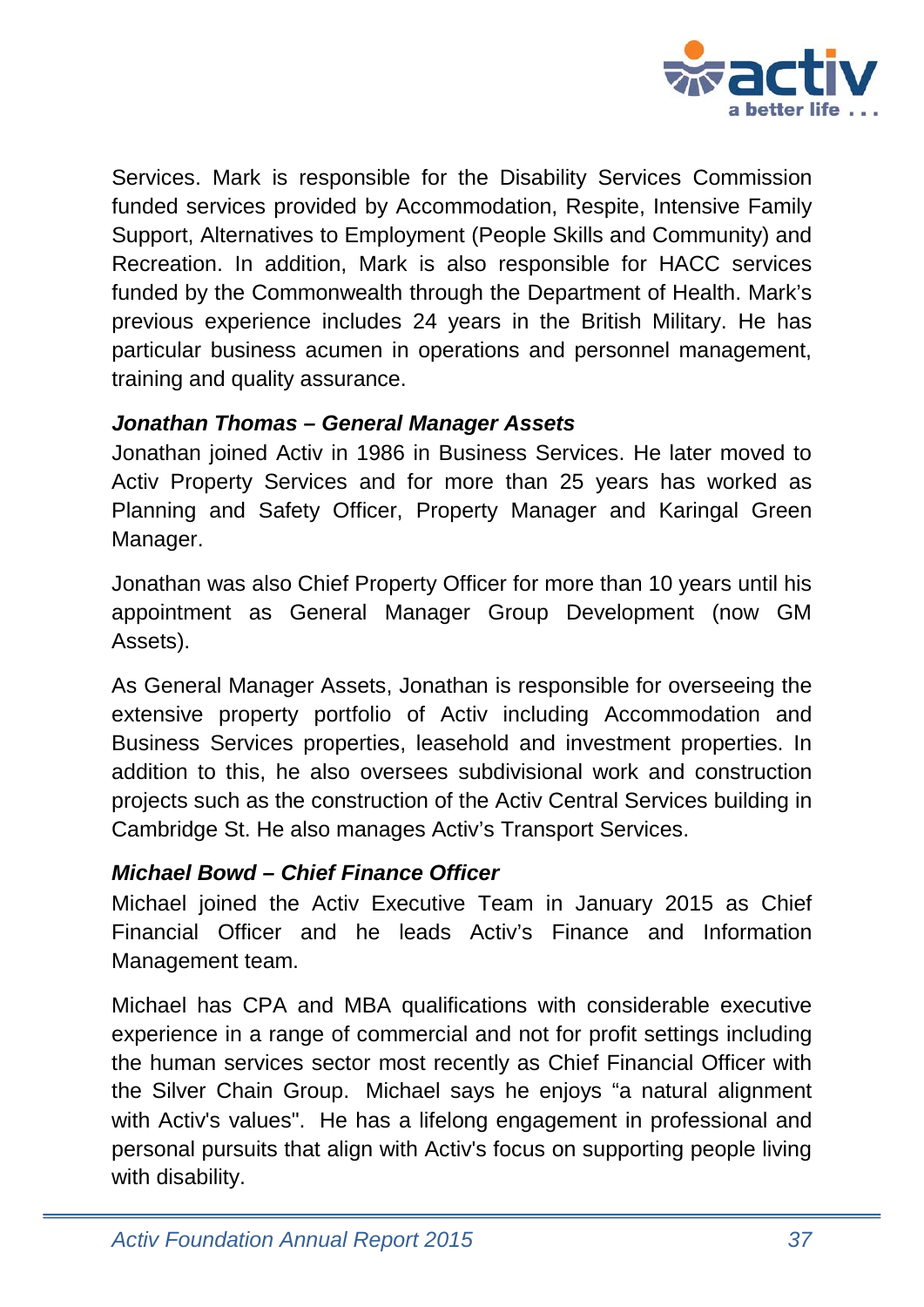

# <span id="page-40-0"></span>**Community Partnerships & Affiliations**

### <span id="page-40-1"></span>*Honorary Officers*

### <span id="page-40-2"></span>*Patrons*

• Her Excellency the Honourable Kerry Sanderson AO Governor of Western Australia

### <span id="page-40-3"></span>*Vice Patrons*

- Mayor Russell Aubrey, City of Melville
- Mayor John Gangell, Town of Bassendean
- Mayor Dave Griffiths, City of Gosnells
- Mayor Heather Henderson, City of Subiaco
- Mayor Max Hipkins, City of Nedlands
- Mayor Logan Howlett, City of Cockburn
- Mayor Giovanni Italiano JP, City of Stirling
- Mayor Troy Pickard, City of Joondalup
- Mayor Tracey Roberts, City of Wanneroo
- Mayor Barry Sammels, City of Rockingham
- Right Honourable the Lord Mayor Lisa Scaffidi, City of Perth
- Mayor Ian Stubbs, City of Busselton
- Mayor Marina Vergone, City of Mandurah
- His Worship the Mayor Dennis Wellington, City of Albany
- Mayor Simon Withers, Town of Cambridge
- Mayor Ron Yuryevich RFD AM, City of Kalgoorlie-Boulder

### <span id="page-40-4"></span>*Trustees*

- Mr M. Blanchard, AM, JP
- Mrs F R Reeves
- Mr J Francks
- Mrs M. Stern OAM
- Mrs L. Walker OAM
- Mrs H. Costigan OAM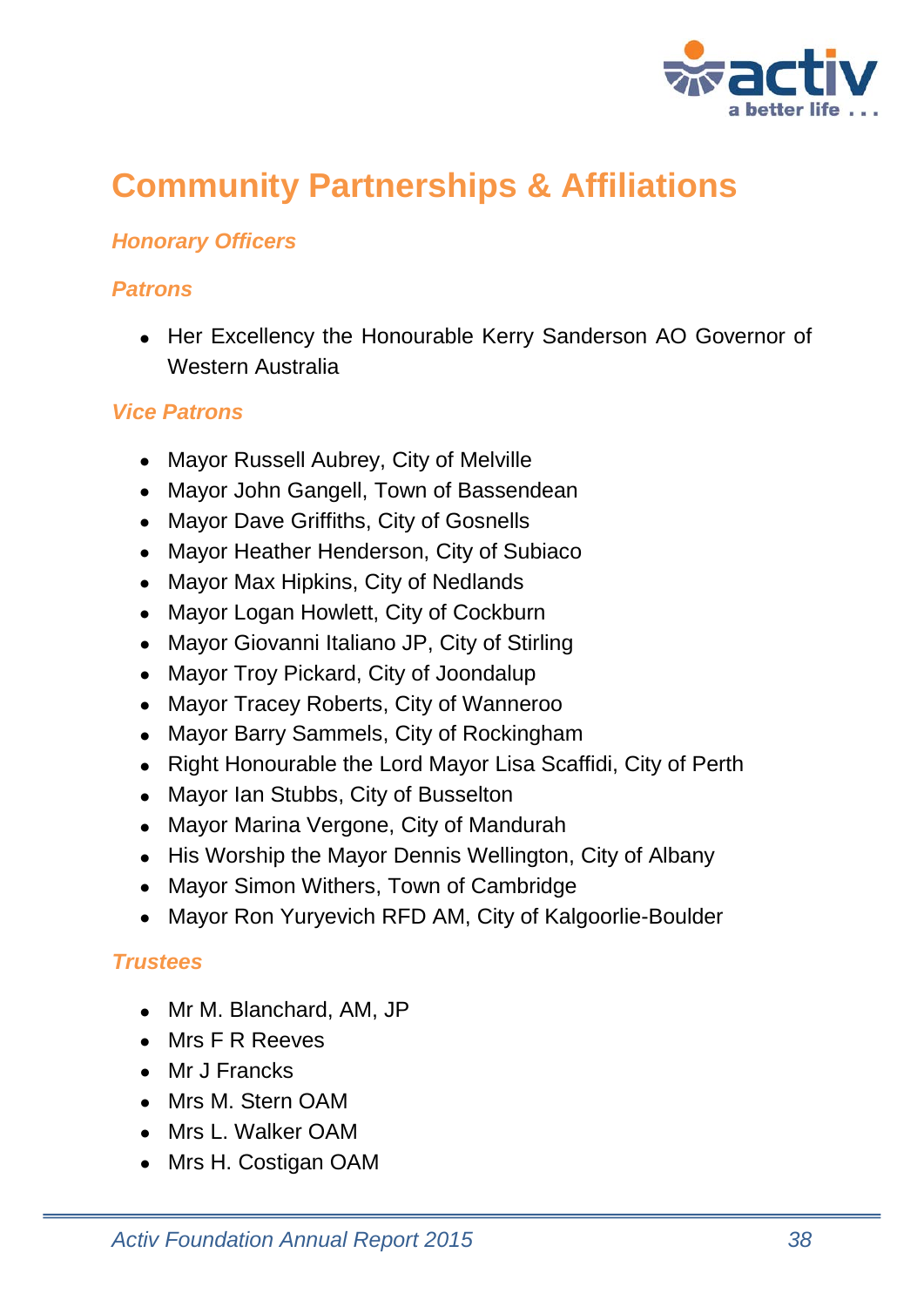

- Mr C Carle
- Mr M Gurry
- Mr A Howarth

### <span id="page-41-0"></span>*Honorary Life Governors*

- Mr Murray Blanchard, AM, JP
- Mr Ken Booth
- Ms Shirley Booth
- Mr Colin Carle
- Mrs Hazel Costigan OAM
- Mrs Dawn Daw
- Mr John Francks
- Mrs Maxine Hebiton
- Mrs Jill Hollett
- Mr Vernon Hollett
- Mrs Frances Ray Reeves
- Mrs Maida Stern OAM
- Mrs Leonie Walker OAM
- Mrs Chris Walter
- And the late Mr Ernest J. Pearce

### <span id="page-41-1"></span>*Honorary Life Members*

- Mr Matthew Battrick
- Mrs Ruby Broom
- Mrs Gaye Brown
- Mrs Barbara Carle
- Mrs Pamela Carrier
- Mrs Elaine Cooper
- Mrs Ivy Drinkwater
- Mrs Pamela Fleming
- Mrs Beryl Forbes
- Mr James Geary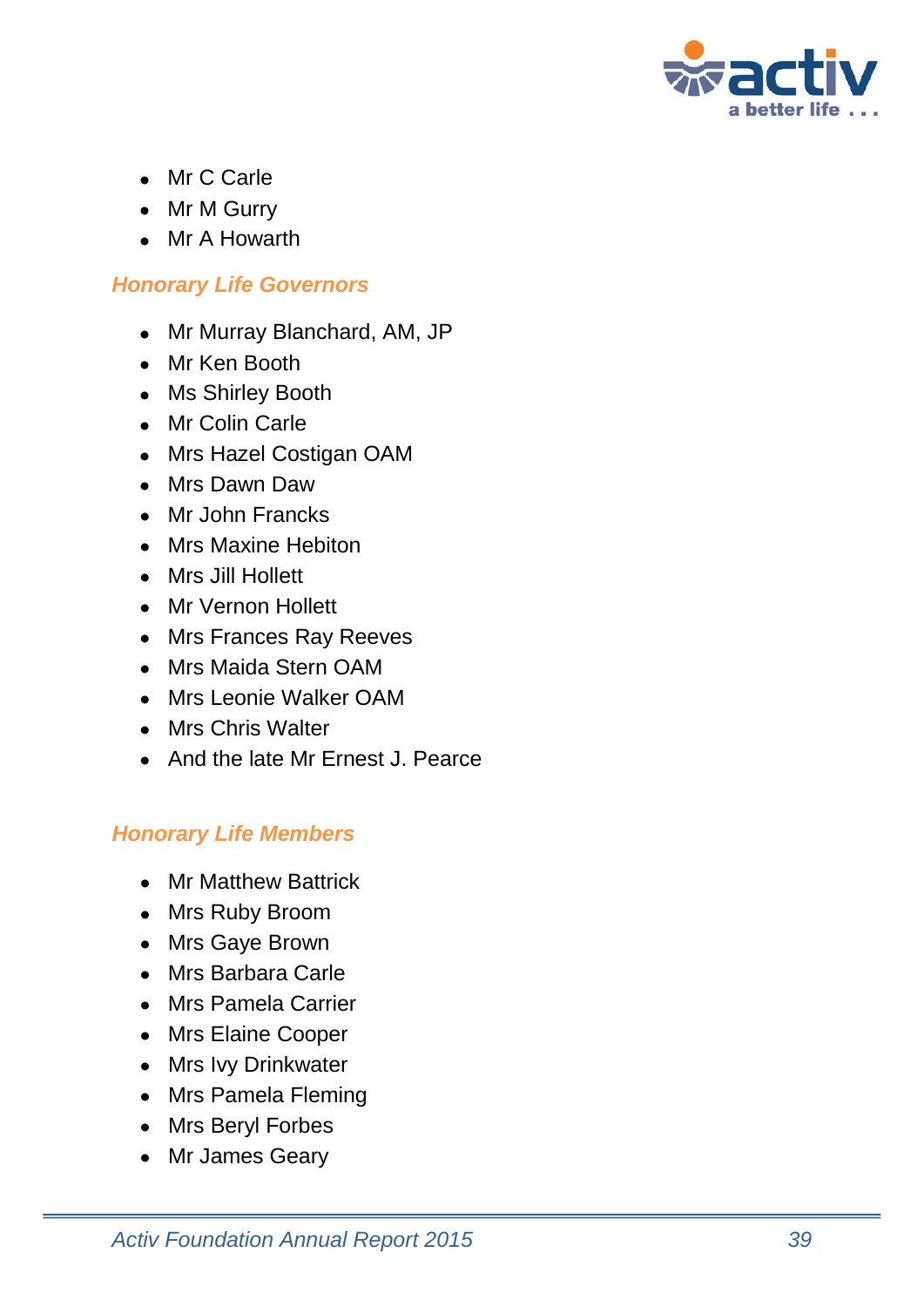

- Mrs Heather Greenlees
- Mrs Quentin Iffla
- Mr John Keogh
- Mrs Pamela Keogh
- Mr Jo Leece
- Mrs Leah Leece
- Mrs Nancy Marsh
- Mrs Nola Mumme
- Mr AJ Myers
- Mr Kenneth Nylander
- Mrs Norma Pratt
- Mrs Mavis Read
- Mrs Vera Regan
- Mrs Ellen Samson
- Mr Leonadus Schaper
- Ms Antoinette Schaper
- Mr Ralph Stone
- Mr Cecil Tremain
- Mrs Ethel Tremain
- Mr Peter Wahlsten
- Mrs Barbara Whitmore

### <span id="page-42-0"></span>*Thank You*

We are sincerely grateful to the organisations and individuals who have supported us throughout the year. Your generosity means we can continue to provide quality services to people with disabilities and their families in Western Australia.

- WA Disability Services Commission
- Australian Department of Social Services
- WA Home and Community Care (Department of Health)
- Local Government Authorities
- Australian Department of Education
- Australian Department of Employment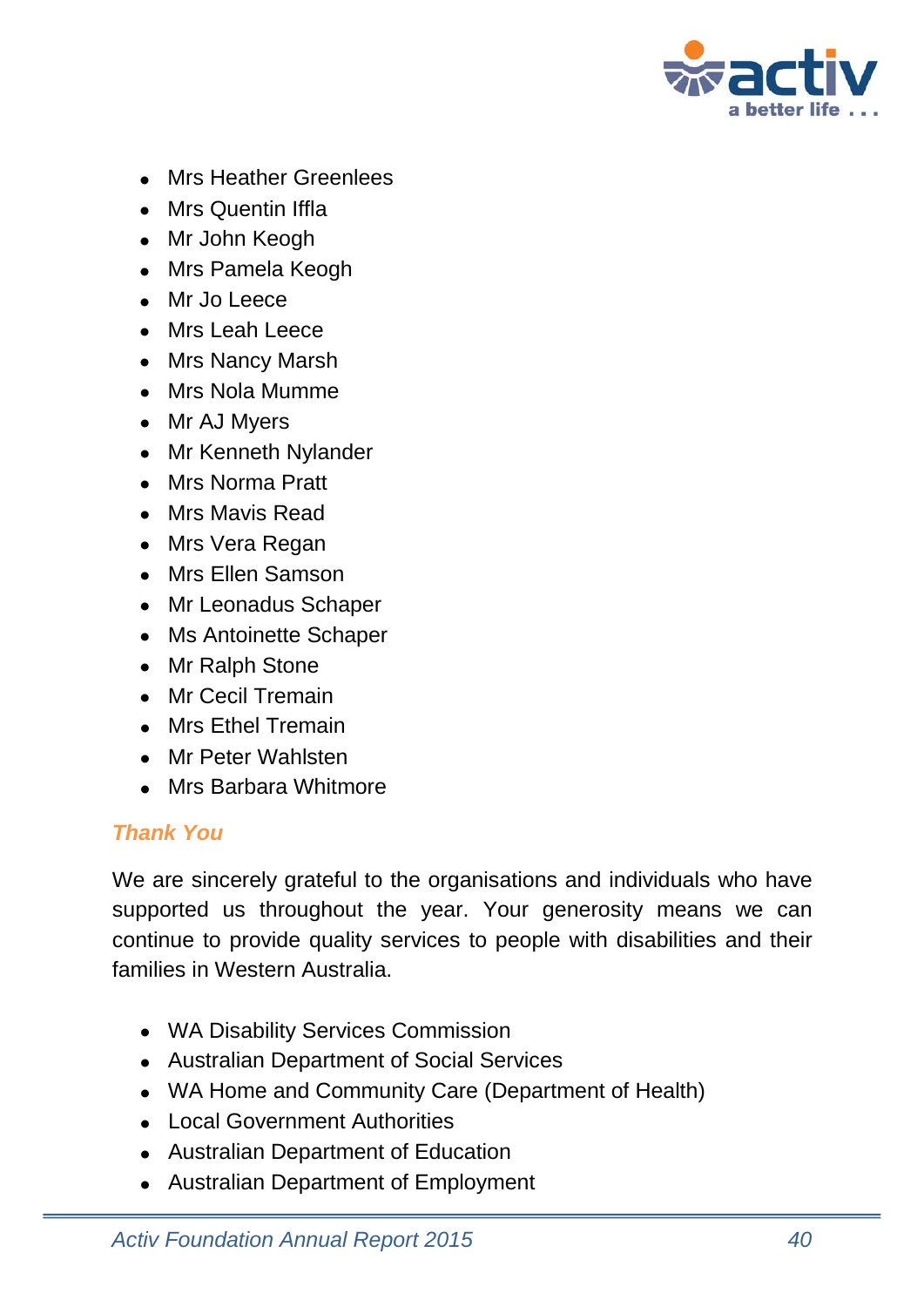

- WA Lotteries Commission, Lotterywest
- Channel Nine
- Appealathon
- Rockwell Olivier
- Jardine Lloyd Thompson Pty Ltd
- Hyundai Motor Company Australia
- Travelkey
- Lease Plan
- Forest Grove Technology
- Datacom
- Amplify Consulting
- KPMG

### <span id="page-43-0"></span>*Chevron City to Surf for Activ Sponsors*

- Chevron Naming Rights
- Medibank
- Vodafone
- The Sunday Times
- Perthnow.com.au
- Asics
- Rebel
- Mix 94.5
- Channel 9 News Perth
- WIN Network
- Spirit FM Radio Network
- RadioWest Network
- The West Australian Regional Newspapers
- PMI Catering
- Welltech
- Bella Terra
- Irun
- Pan Pacific
- Bayview Geographe Resort